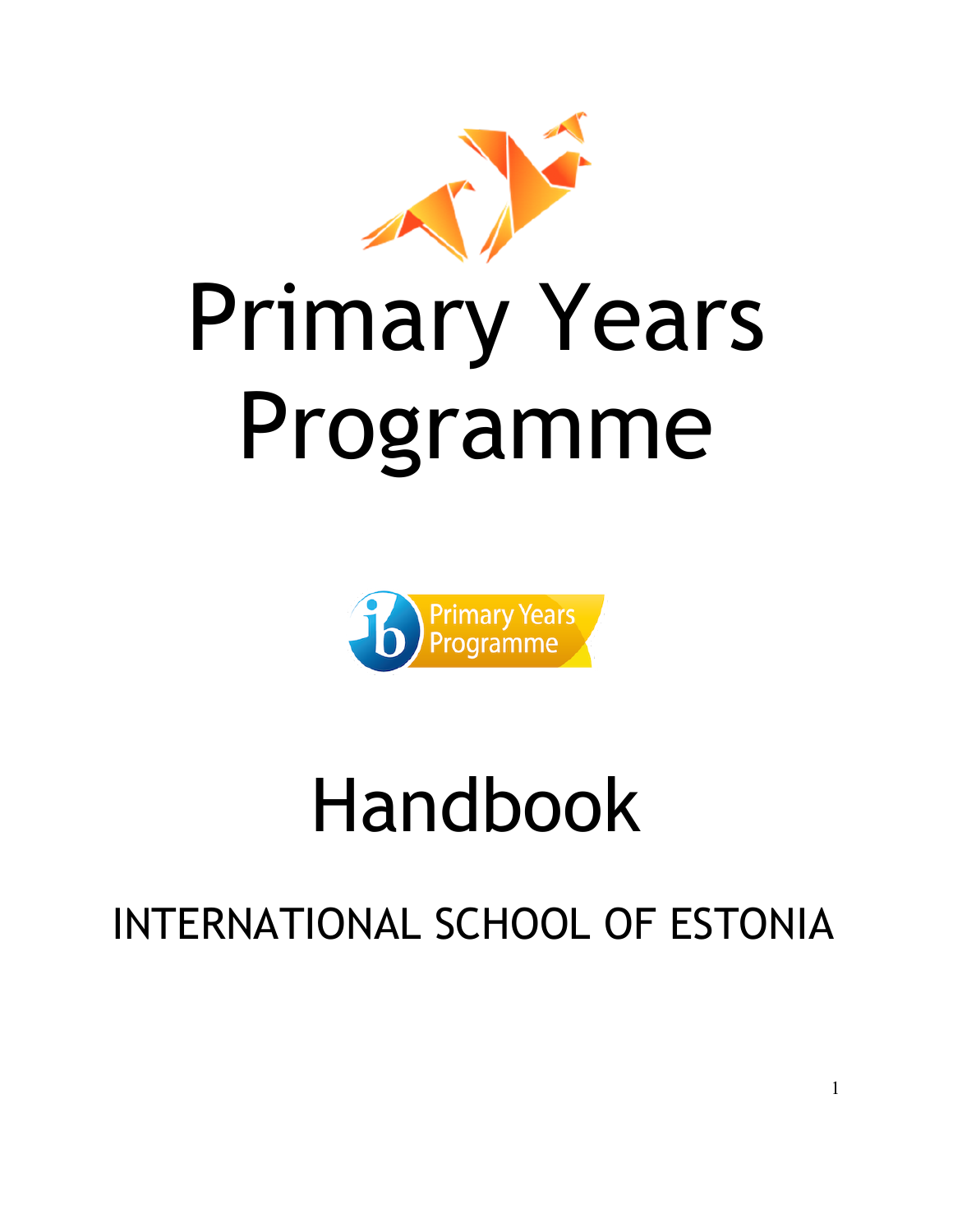#### Table of Contents

**Introduction ISE Mission and Vision IB Learner Profile** Primary Years Programme at ISE Exhibition Assessment in the PYP Homework

Academics: Programme of Inquiry Subject overview Language Arts **Mathematics** Arts Personal, Social and Physical Education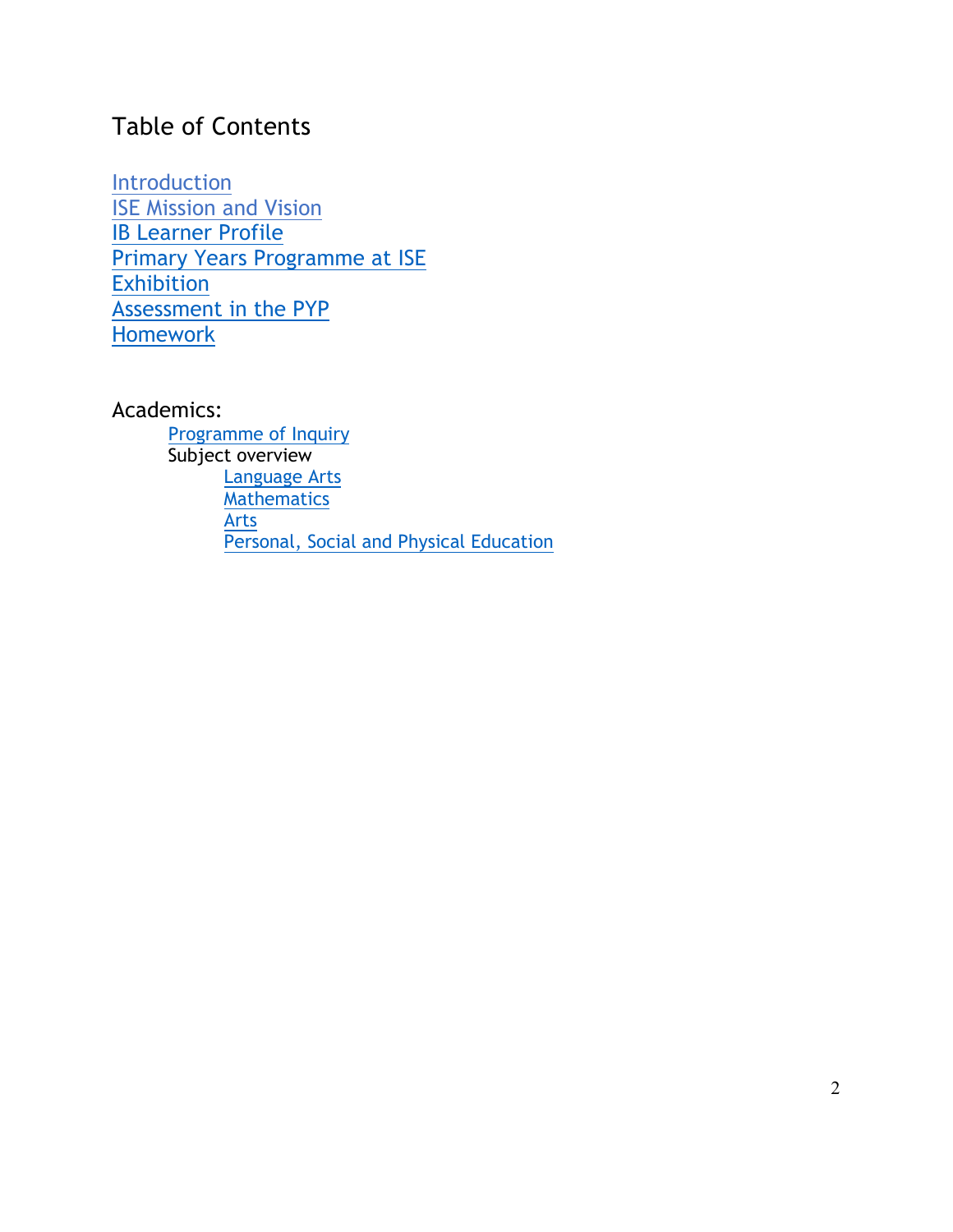#### **Introduction**

Dear Students and Parents,

It is a great pleasure to welcome both new and returning pupils to the International School of Estonia.

I am pleased to present the PYP Handbook, our guide to the Primary Years Programme curriculum for children in preschool through grade 5. ISE PYP programme is built on the cornerstones of IB teaching and learning philosophy:

- The IB LEARNER PROFILE is fundamental to all learning and teaching in the PYP.
- CONCEPT BASED INQUIRY is the leading pedagogical approach of the PYP
- AGENCY as the power to take meaningful and intentional action, and acknowledges the rights and responsibilities of the individual, which supports voice, choice, and ownership for everyone in the learning community.

Please be aware that IBO is enhancing the Primary Years Programme and therefore, we will review our various PYP documents during the next two years. Our Programme of Inquiry is going through a revision and the units currently listed may change as we plan, teach, and assess them collaboratively. Thank you for your understanding.

Have a happy, successful and enjoyable school year!

Terje Äkke PYP Coordinator

Back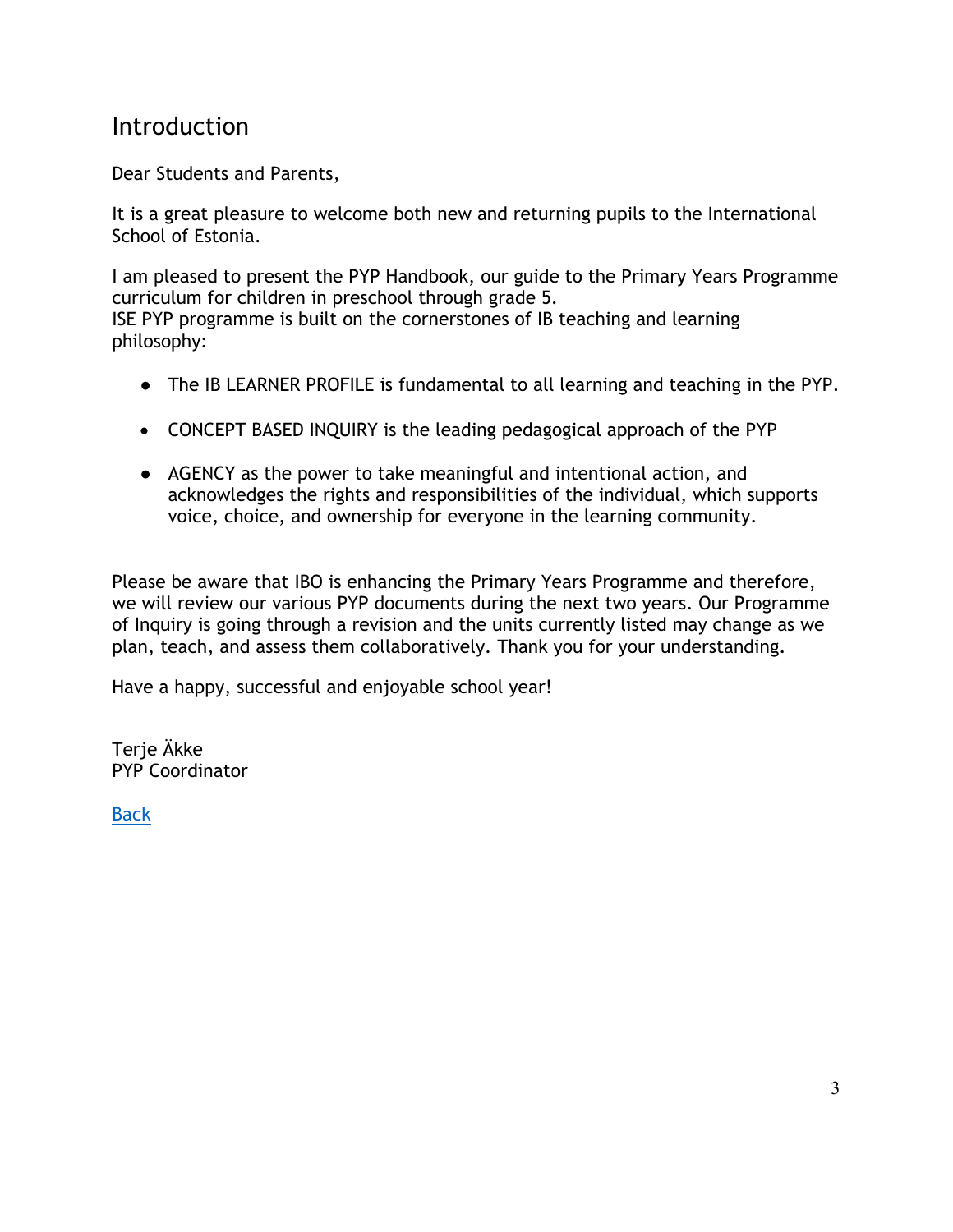#### ISE Mission and Vision

**ISE Mission –** who we are and what we do

- Develop inquirers, communicators, risk-takers and leaders
- Provide an environment of creativity, innovation and care
- Foster intercultural understanding and respect
- Empower students to implement positive change in the face of future challenges

**Our Core Values –** the qualities that must be in place and actively followed in order for ISE to accomplish its Mission

In all that we do, we value –

- Care and compassion We believe that we have an obligation to listen thoughtfully to others, to consider their points of view and to treat them with kindness and empathy.
- The pursuit of high quality We set high but realistic standards for everything at ISE. We regularly assess how we are progressing towards those standards and constantly seek to improve. We encourage asking, "How can we do that better the next time?"
- Inquiry-based learning "Why?" is our favorite question. We see ourselves as life-long learners, and developing a joy of learning is essential to what we do.
- Taking action We are committed to making a difference. Therefore, we work hard to connect learning to service. We look beyond ourselves and seek to make genuine, positive changes in the world around us.

**Our Vision –** ISE is internationally recognized as a school that develops and empowers future innovators and leaders.

Back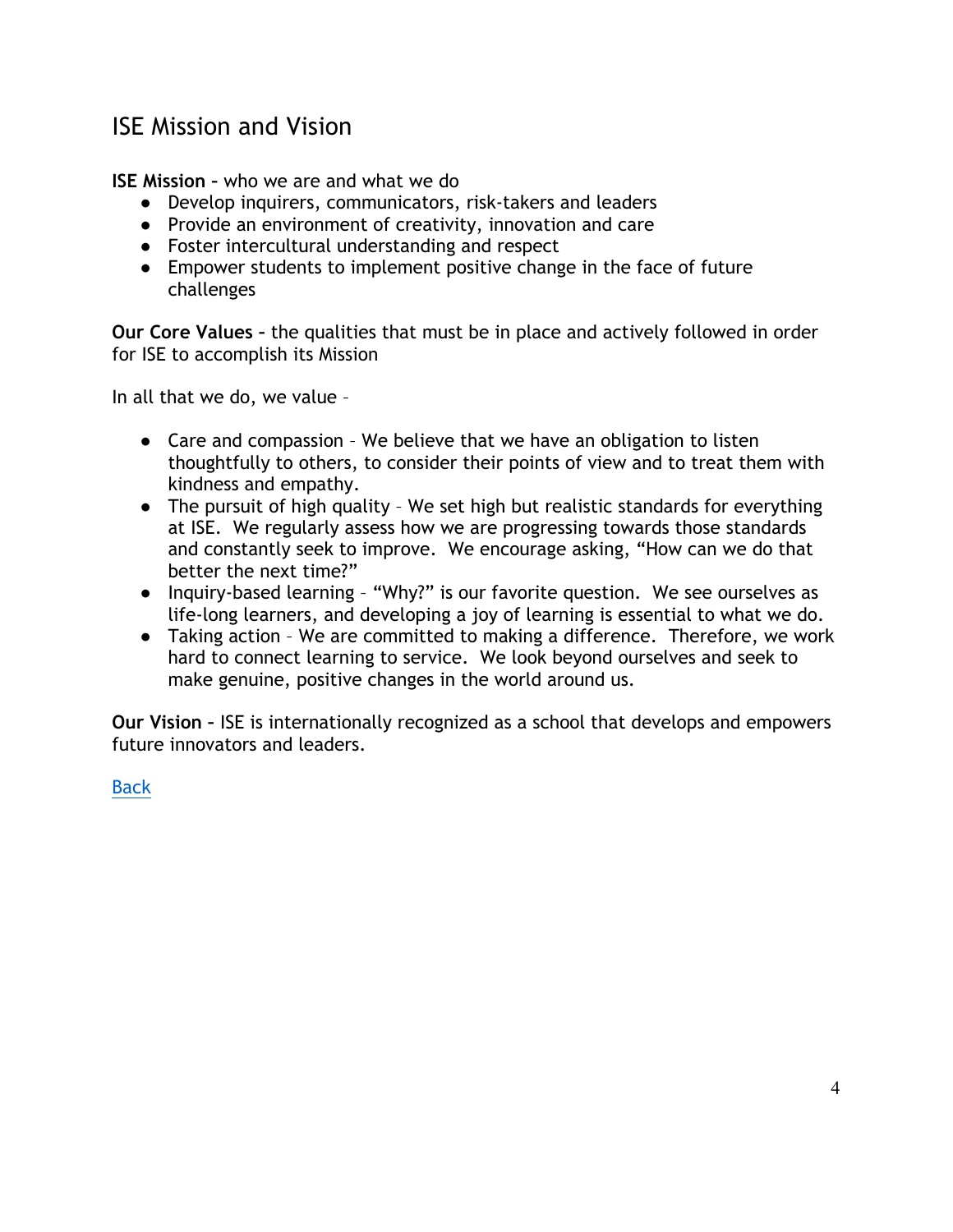#### IB Learner Profile



The learner profile attributes provide all members of the learning community with a common language to describe and to reflect on the school culture, communications, feedback, and expectations. They will be infused within the programme of inquiry, as well as throughout life in the school.

ISE, in support of the IB Learner Profile and our IB curriculum, champions the aims and goals of the International Baccalaureate Mission:

The International Baccalaureate® aims to develop inquiring, knowledgeable, and caring young people who help to create a better and more peaceful world through intercultural understanding and respect.

To this end, the organization works with schools, governments, and international organizations to develop challenging programmes of international education and rigorous assessment.

These programmes encourage students across the world to become active, compassionate, and lifelong learners who understand that other people, with their differences, can also be right.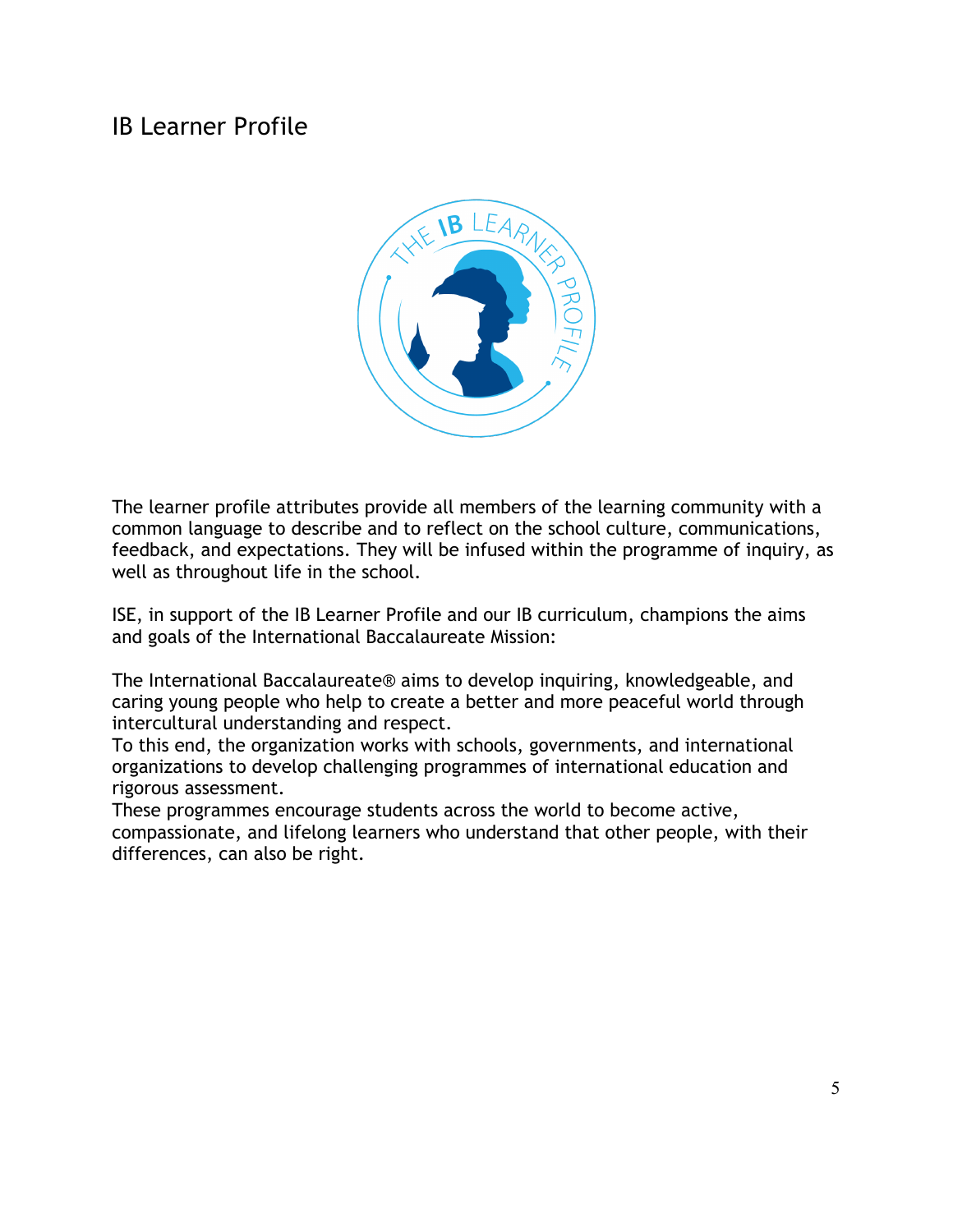#### IB learners strive to be:

| <b>Inquirers</b>     | We nurture our curiosity, developing skills for inquiry and research. We know how<br>to learn independently and with others. We learn with enthusiasm and sustain our<br>love of learning throughout life.                                                         |
|----------------------|--------------------------------------------------------------------------------------------------------------------------------------------------------------------------------------------------------------------------------------------------------------------|
| <b>Knowledgeable</b> | We develop and use conceptual understanding, exploring knowledge across a<br>range of disciplines. We engage with issues and ideas that have local and global<br>significance.                                                                                     |
| <b>Thinkers</b>      | We use critical and creative thinking skills to analyze and take responsible action<br>on complex problems. We exercise initiative in making reasoned, ethical<br>decisions.                                                                                       |
| <b>Communicators</b> | We express ourselves confidently and creatively in more than one language and in<br>many ways. We collaborate effectively, listening carefully to the perspectives of<br>other individuals and groups.                                                             |
| <b>Principled</b>    | We act with integrity and honesty, with a strong sense of fairness and justice,<br>and with respect for the dignity and rights of people everywhere. We take<br>responsibility for our actions and their consequences.                                             |
| <b>Open-minded</b>   | We critically appreciate our own cultures and personal histories, as well as the<br>values and traditions of others. We seek and evaluate a range of points of view,<br>and we are willing to grow from the experience.                                            |
| <b>Caring</b>        | We show empathy, compassion and respect. We have a commitment to service,<br>and we act to make a positive difference in the lives of others and in the world<br>around us.                                                                                        |
| <b>Risk-takers</b>   | We approach uncertainty with forethought and determination; we work<br>independently and cooperatively to explore new ideas and innovative strategies.<br>We are resourceful and resilient in the face of challenges and change.                                   |
| <b>Balanced</b>      | We understand the importance of balancing different aspects of our lives -<br>intellectual, physical, and emotional- to achieve well-being for others and<br>ourselves. We recognize our interdependence with other people and with the<br>world in which we live. |
| <b>Reflective</b>    | We thoughtfully consider the world and our own ideas and experience. We work<br>to understand our strengths and weaknesses in order to support our learning and<br>personal development.                                                                           |

**Back**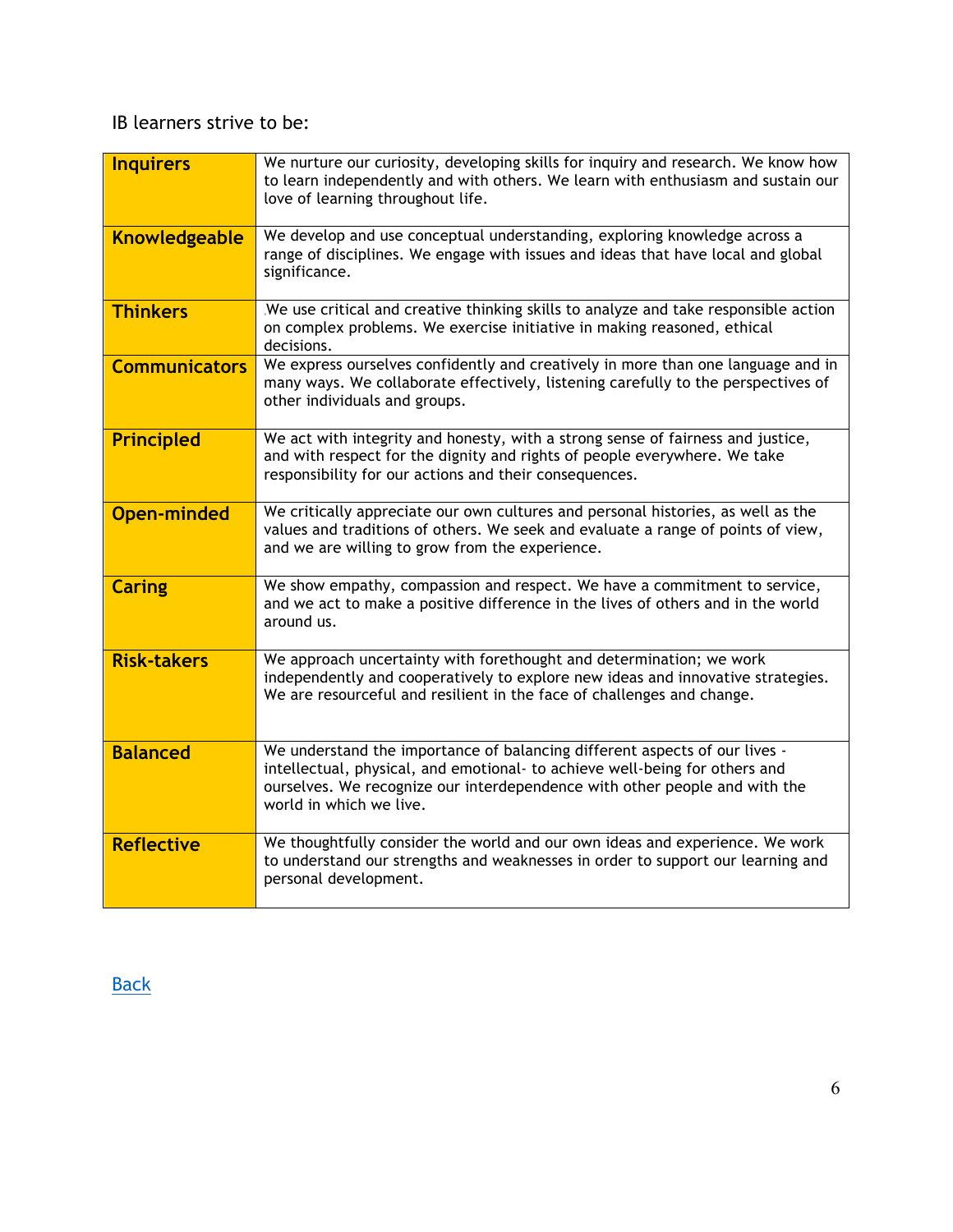#### Primary Years Programme at ISE

The IB Primary Years Programme (PYP) is designed for students aged 4 to 12 (grades Preschool - 5). It is a transdisciplinary programme of international education designed to foster the development of the whole child. It focuses on the total growth of the developing child, touching hearts, as well as minds and encompassing social, physical, emotional, and cultural needs in addition to academic development. The PYP curriculum has an international perspective where the diversity of student experiences and backgrounds is welcomed and celebrated. A PYP school strives towards developing an internationally minded person who demonstrates the attributes of the Learner Profile, which represent the qualities of a life-long learner.

Concept based inquiry is the leading pedagogical approach of the enhanced PYP and is the basis for all learning and teaching in the programme. Inquiry is an authentic way for students to explore and understand the world, nurturing their curiosity as they move from current to new and deeper understandings, and embark on a lifelong journey of learning.

#### **Early Years (from ages 3-6)**

The IB knows that young learners are intelligent, resourceful and creative individuals who grow, develop, and learn at different rates. Early learning in the PYP is a holistic learning experience that integrates socio-emotional, physical, and cognitive development.

The power of play is the primary vehicle for inquiry, supporting thoughtful and intentional opportunities for child-initiated play, hands-on learning, and the coconstruction of learning between teachers and young learners. Through play and exploration, and relationships with peers, teachers, family, and community members, students will learn to inquire as they build and test theories to help make sense of the world around them.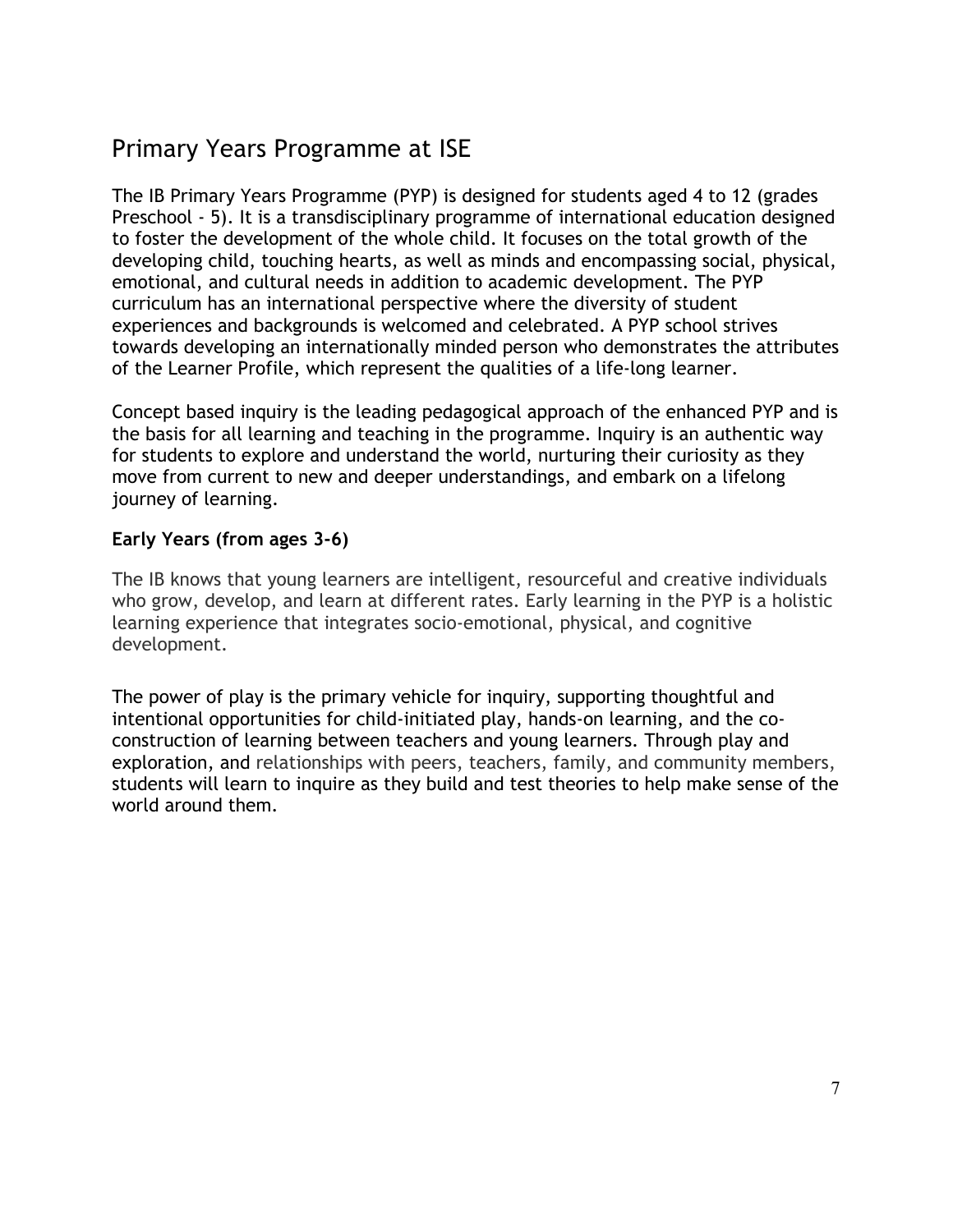

The PYP is organized according to:

- **The written curriculum**, which explains what PYP students will learn
- **The taught curriculum**, which sets out how educators teach the PYP
- **The assessed curriculum**, which details the principles and practice of effective assessment in the PYP

#### **Inclusion and learning diversity**

As part of the PYP curriculum, schools address differentiation within the written, taught, and assessed curriculum. This is demonstrated in the unit planner and in the teaching environment. For further information, the school's SEN Policy is available on the school website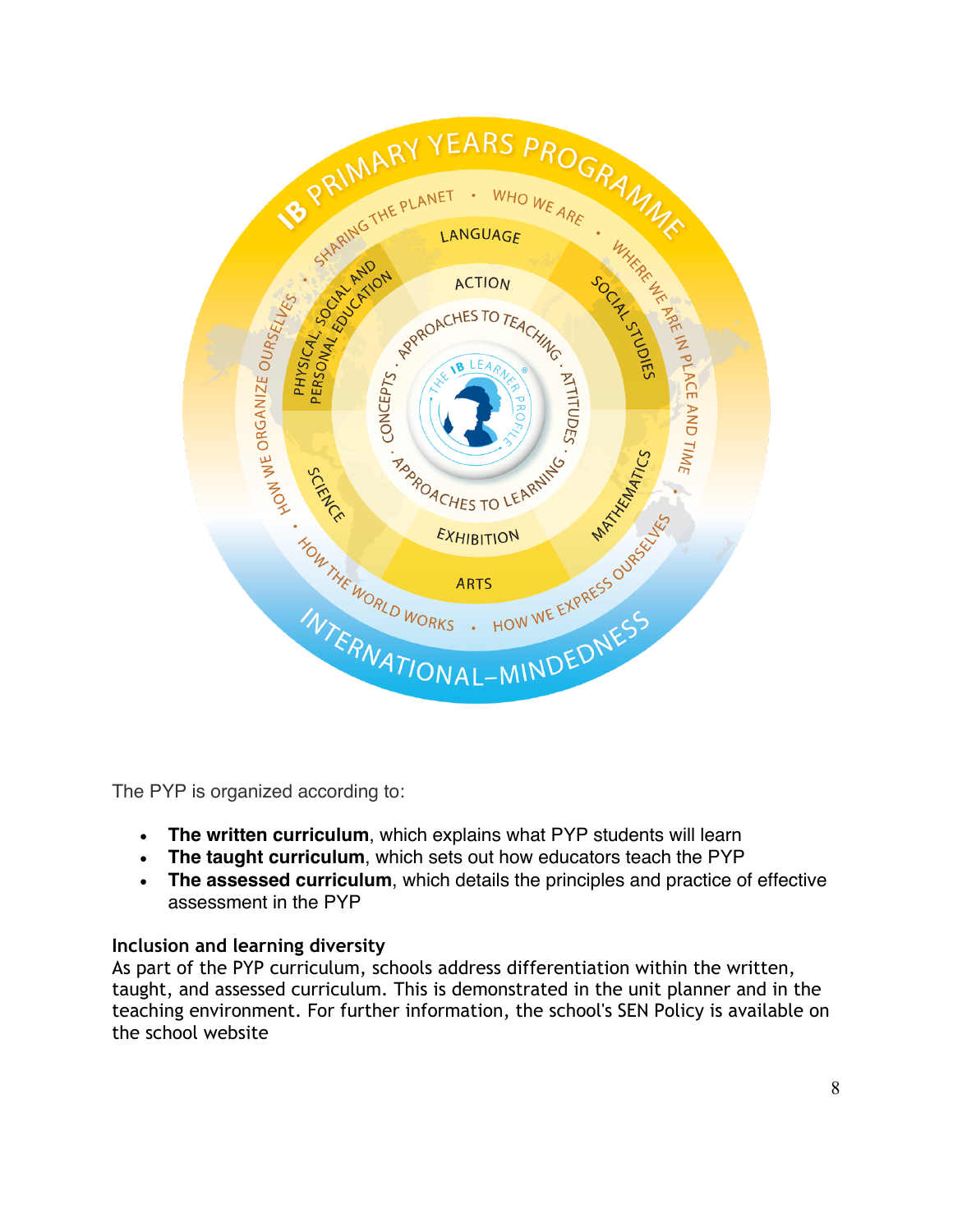#### **The written curriculum**

The IBO provides schools with a written curriculum framework of essential elements the knowledge, concepts, skills, attitudes, and action that young students need to equip them for successful lives, both now and in the future. In the enhanced PYP, the attitudes are embedded in the IB Learner Profile.

| <b>Concepts</b>                                                                                                                                                                                                                                                        |                                                                                                                                                                                                                                                            |  |
|------------------------------------------------------------------------------------------------------------------------------------------------------------------------------------------------------------------------------------------------------------------------|------------------------------------------------------------------------------------------------------------------------------------------------------------------------------------------------------------------------------------------------------------|--|
|                                                                                                                                                                                                                                                                        | What do we want students to understand?                                                                                                                                                                                                                    |  |
| The concepts are expressed by the key Form - What is it like?<br>questions used to support and<br>structure the inquiries, providing a<br>context in which students can<br>understand and, at the same time,<br>acquire essential knowledge, skills,<br>and attitudes. | <b>Function</b> - How does it work?<br>Causation - Why is it like this?<br>Change - How is it changing?<br>Connection - How is it connected to other<br>things?<br>Perspective What are the points of view?<br>Responsibility- What is our responsibility? |  |

|                                                                               | <b>Approaches to learning (ATL)</b>        |
|-------------------------------------------------------------------------------|--------------------------------------------|
|                                                                               | What do we want students to be able to do? |
| The approaches to learning develop<br>cognitive and metacognitive skills,     | Thinking Skills                            |
| which are transferable to different<br>types of learning and school contexts. | <b>Communication Skills</b>                |
| When combined with the learner<br>profile, development of the                 | <b>Social Skills</b>                       |
| approaches to learning will help<br>students learn how to learn and           | <b>Research Skills</b>                     |
| become self- regulated, active, and<br>agentic learners.                      | Self-management Skills                     |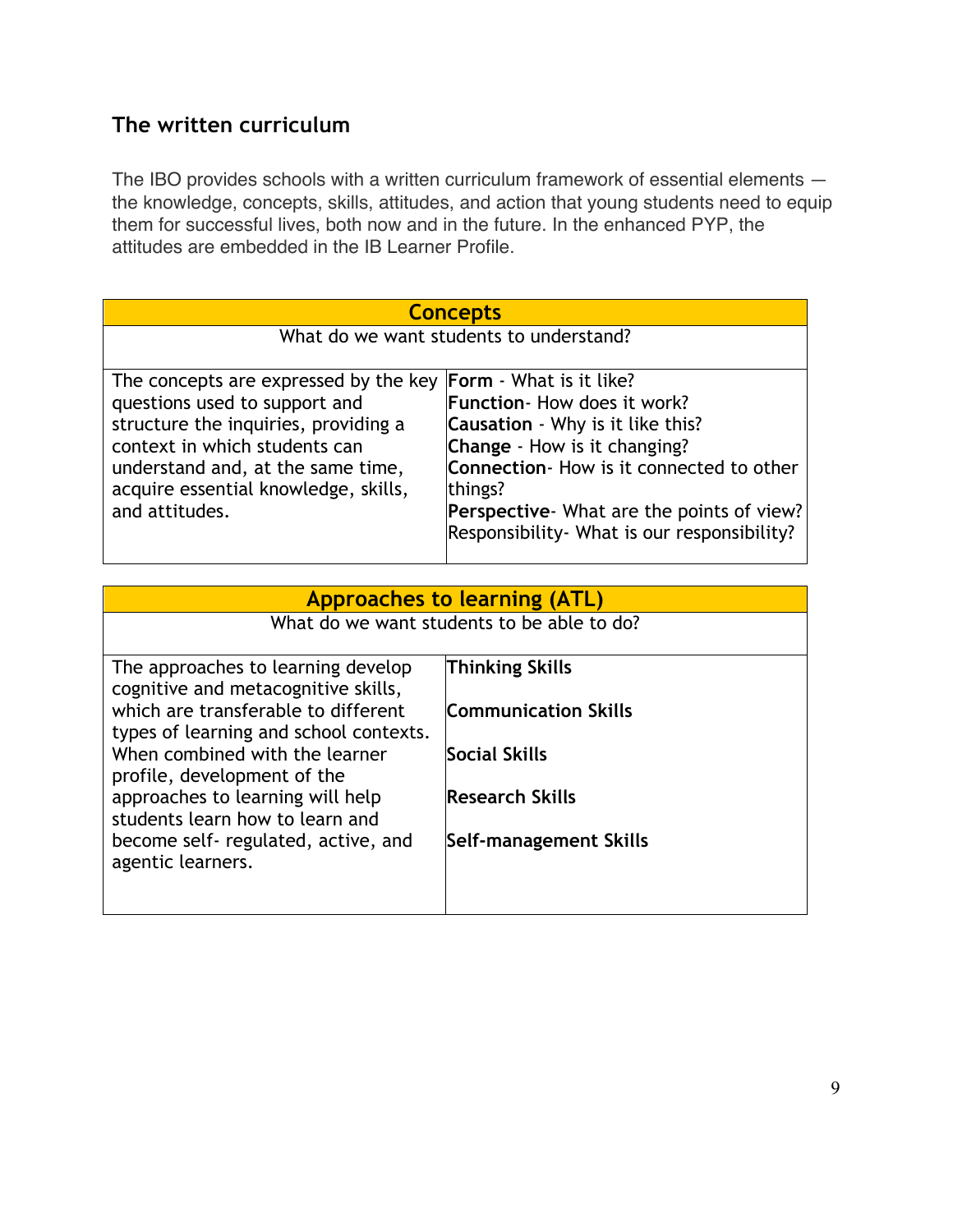#### **Attitude**

*What do we want students to feel, value and demonstrate?*

Tolerance, Respect, Integrity, Independence, Enthusiasm, Empathy, Curiosity, Creativity, Cooperation, Confidence, Commitment, Appreciation

| <b>Action</b>                                                                                                                                                                                                                                                                                                                                                                                                                                                                                                      |                                                                                                                                                                                                                                                                                                                                                                                                                                                                                                      |  |
|--------------------------------------------------------------------------------------------------------------------------------------------------------------------------------------------------------------------------------------------------------------------------------------------------------------------------------------------------------------------------------------------------------------------------------------------------------------------------------------------------------------------|------------------------------------------------------------------------------------------------------------------------------------------------------------------------------------------------------------------------------------------------------------------------------------------------------------------------------------------------------------------------------------------------------------------------------------------------------------------------------------------------------|--|
| How do we want students to act?                                                                                                                                                                                                                                                                                                                                                                                                                                                                                    |                                                                                                                                                                                                                                                                                                                                                                                                                                                                                                      |  |
| The students are encouraged to reflect,<br>make choices and take actions that will<br>help not only individuals, but also a wider<br>community.<br>Action, agency, the learner profile, and<br>international mindedness will work hand in<br>hand to strengthen students' confidence in<br>their capacity to make a positive change in<br>the world.<br>Student-initiated action will be considered<br>a dynamic outcome of agency, and an<br>integral part of the learning process that<br>can arise at any time. | Demonstrations of action can<br>linclude:<br>participation - contributing as<br>$\bullet$<br>individual or group<br>advocacy - action to support<br>social / environmental /<br>political change<br>social justice - relation to<br>$\bullet$<br>rights, equality and equity,<br>social well-being, and justice<br>social entrepreneurship -<br>$\bullet$<br>innovative, resourceful and<br>sustainable social change<br>lifestyle choices - e.g.<br>$\bullet$<br>consumption, impact of<br>choices. |  |

| <b>Knowledge</b>                                                                                                                                                                                                                                                                     |                                                                                                                                                                                              |
|--------------------------------------------------------------------------------------------------------------------------------------------------------------------------------------------------------------------------------------------------------------------------------------|----------------------------------------------------------------------------------------------------------------------------------------------------------------------------------------------|
| What do we want students to know about?                                                                                                                                                                                                                                              |                                                                                                                                                                                              |
| This is the significant, relevant content<br>that we wish the students to explore and<br>know about, taking into consideration their<br>prior experience and understanding.<br>Knowledge is both transdisciplinary and<br>disciplinary, represented by traditional<br>subject areas. | Six transdisciplinary units of inquiry<br>Languages<br>Social Studies<br>Mathematics<br>Science and technology<br>Arts<br>Personal, social and health education<br><b>Physical Education</b> |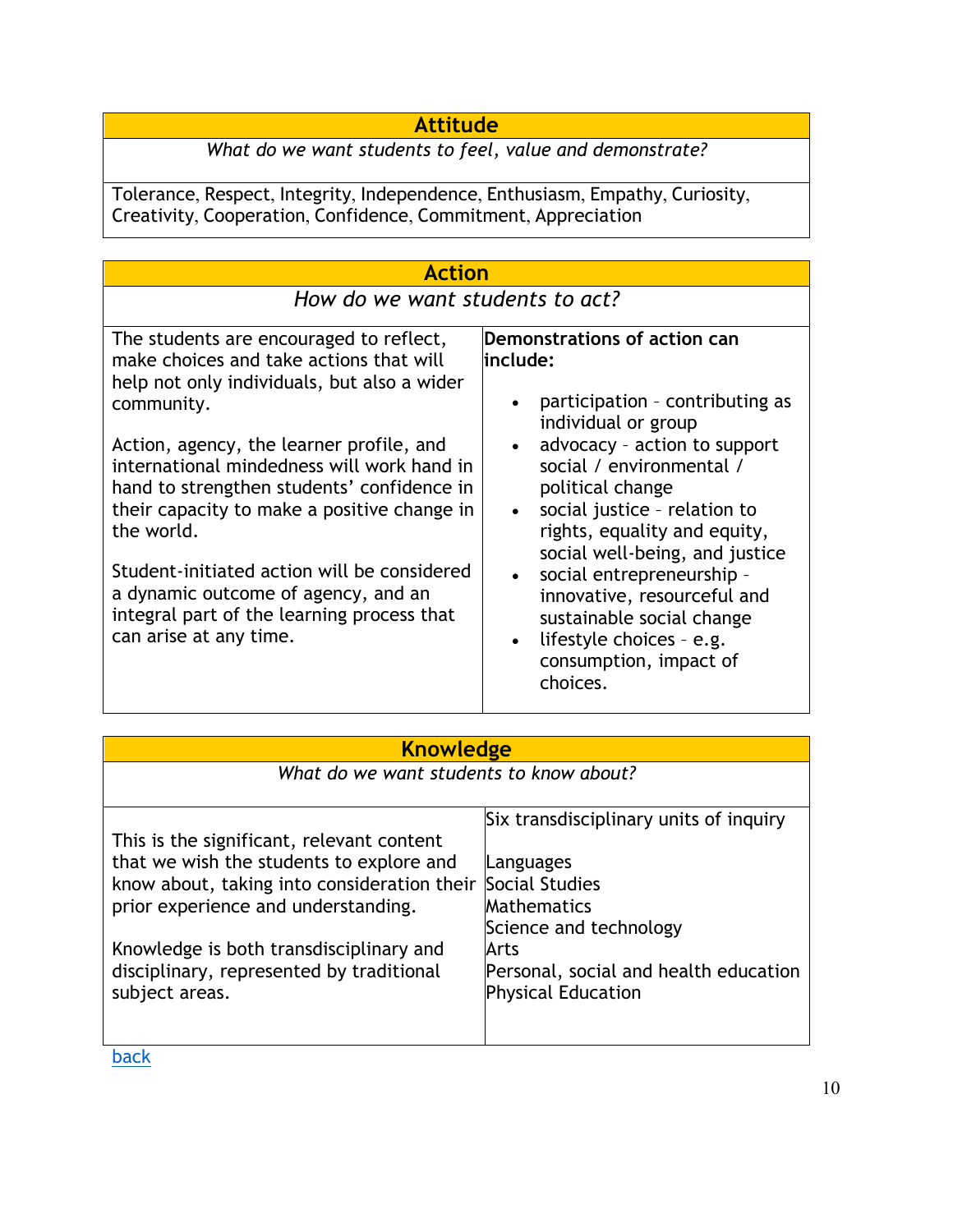#### **The transdisciplinary themes**

The school creates a vertically and horizontally balanced programme of inquiry with units of inquiry under each theme for each grade level. The early years (preschool) has only four units of inquiry. Each unit of inquiry has a conceptual central idea and lines of inquiry.

| Who we are?                            | An inquiry into the nature of self; beliefs and values; personal,<br>physical, mental, social and spiritual health; human relationships<br>including families, friends, communities and cultures; rights and<br>responsibilities; what it means to be human.                                          |
|----------------------------------------|-------------------------------------------------------------------------------------------------------------------------------------------------------------------------------------------------------------------------------------------------------------------------------------------------------|
| Where we are<br>in place and<br>time?  | An inquiry into orientation in place and time; personal histories;<br>homes and journeys; the discoveries, explorations and migrations of<br>humankind; the relationships between and the interconnectedness of<br>individuals and civilizations, from both local and global perspectives.            |
| <b>How we</b><br>express<br>ourselves? | An inquiry into the ways in which we discover and express ideas,<br>feelings, nature, culture, beliefs and values; the ways in which we<br>reflect on, extend and enjoy our creativity; our appreciation of the<br>aesthetic                                                                          |
| How the world<br>works?                | An inquiry into the natural world and its laws; the interaction<br>between the natural world (physical and biological) and human<br>societies; how humans use their understanding of scientific<br>principles; the impact of scientific and technological advances on<br>society and the environment. |
| How we<br>organize<br>ourselves?       | An inquiry into the interconnectedness of human-made systems and<br>communities; the structure and function of organizations; societal<br>decision-making; economic activities and their impact on humankind<br>and the environment.                                                                  |
| <b>Sharing the</b><br>planet           | An inquiry into rights and responsibilities in the struggle to share<br>finite resources with other people and with other living things;<br>communities and the relationship within and between them; access<br>to equal opportunities; peace and conflict resolution.                                |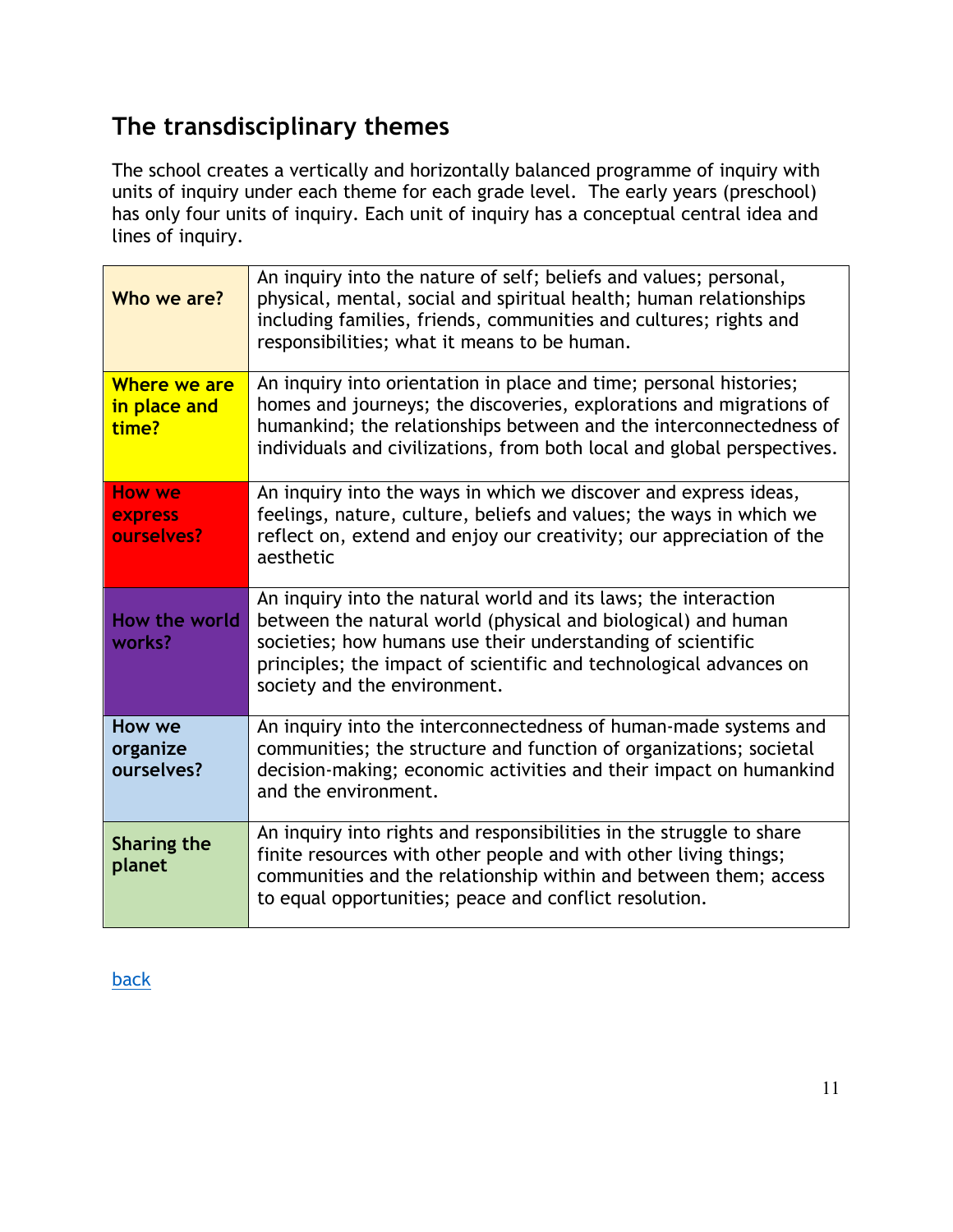#### **The taught curriculum**

Taught curriculum is the "written curriculum in action." It involves the methodologies that teachers use to engage students with the written curriculum. It is not only "what" students will learn but also "how" they will learn it that matters in a PYP school. The PYP is committed to structured, purposeful inquiry that engages students actively in their own learning. The programme supports students' efforts to construct meaning from the world around them by drawing on their prior knowledge, providing provocation through new experiences, and providing opportunities for reflection and consolidation.

PYP teachers are expected to constantly examine and improve the practices they use to actively involve students in learning and to make learning self–initiated. Teachers support and guide their students through the process of finding answers. This may involve research, experiments, field trips, or discoveries made through reading and classroom experiences. Teachers know that regardless of skill level or background, students vary in their academic abilities, learning styles, interests, background knowledge and experiences. It is their goal to provide a variety of experiences to meet the needs of all their students.

#### **The assessed curriculum**

The PYP promotes the use of a range of assessment strategies, which are designed to give a clear picture of a student's progress. We use techniques for assessing children's work that considers the diverse, complicated, and sophisticated ways that individual children use to understand experience. We recognize the importance of assessing the process of learning and inquiry, as well as the final results.

Further info: https://www.ibo.org/programmes/primary-years-programme/

For further questions on the PYP programme at ISE, please contact the PYP Coordinator Terje Äkke at terjea@ise.edu.ee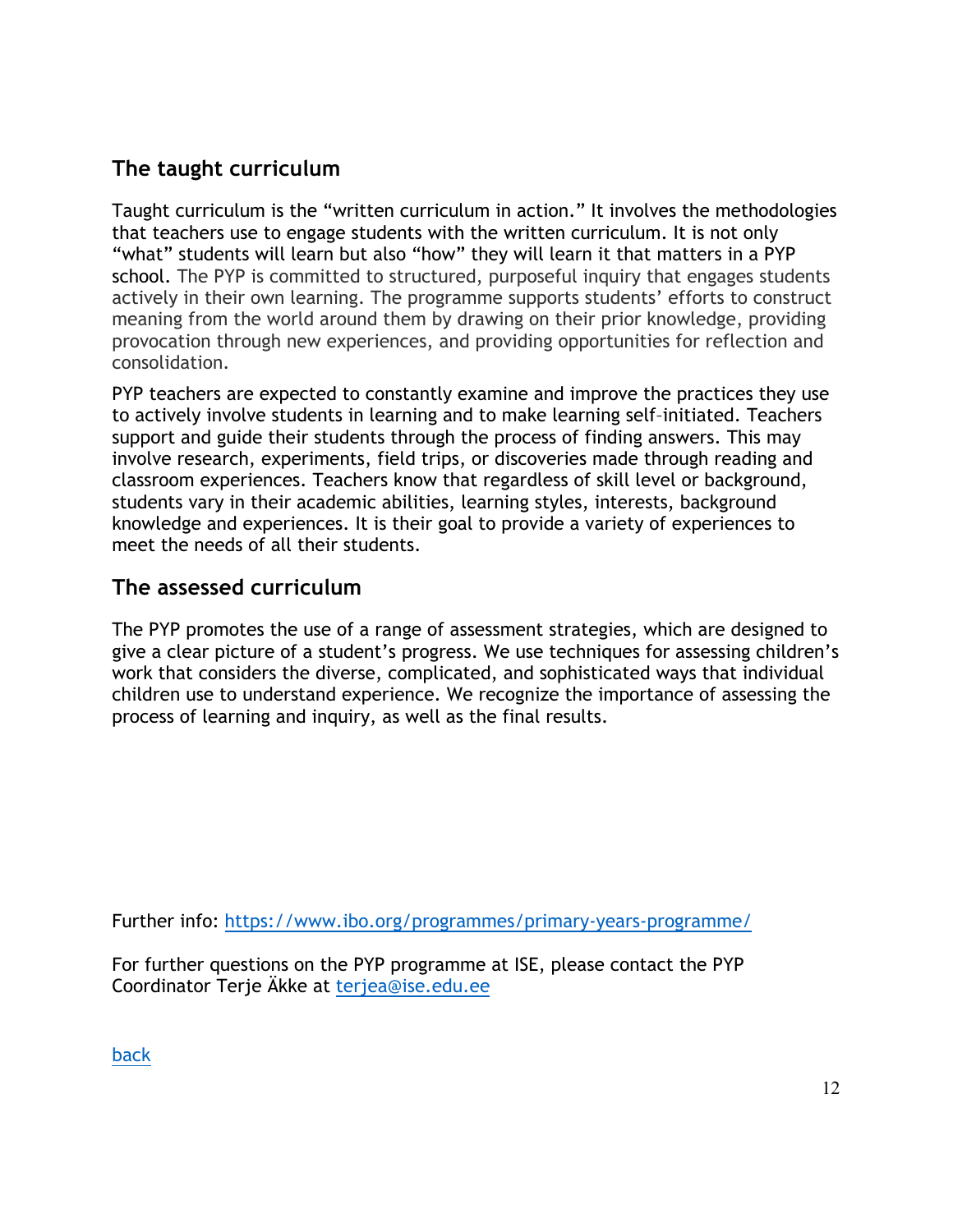#### **The PYP Exhibition**

The Primary Years Programme (PYP) exhibition represents a significant event in the life of a PYP school and student, synthesizing the essential elements of the PYP and sharing them with the whole school community. As a culminating experience it is an opportunity for students to exhibit the attributes of the International Baccalaureate (IB) learner profile that have been developing throughout their engagement with the PYP. Students engage in a collaborative, transdisciplinary inquiry process that involves them in identifying, investigating, and offering solutions to real-life issues or problems.

As a powerful demonstration of agency, the exhibition reflects students' capacity to take action on an issue they have chosen to explore, as well as acknowledging the community of learners that have nurtured them through their years in the PYP.

The PYP exhibition has a number of key purposes:

- for students to engage in an in-depth, collaborative inquiry
- to provide students with an opportunity to demonstrate independence and responsibility for their own learning
- to provide students with an opportunity to explore multiple perspectives
- for students to synthesize and apply their learning of previous years and to reflect upon their journey through the PYP
- to provide an authentic process for assessing student understanding
- to demonstrate how students can take action as a result of their learning
- to unite the students, teachers, parents and other members of the school community in a collaborative experience that incorporates the essential elements of the PYP
- to celebrate the transition of learners from primary to middle/secondary education.

The students will select a real-life issue or problem, carry out an open-ended inquiry, use a variety of source materials, such as first-hand experiences, interviews, surveys, field visits, artefacts, science investigations, working models, not just book and/or Internet research, reflect on the components of and processes involved in the exhibition; keep a journal or portfolio of their planning, draft pieces of work, sketches and photographs of work in progress as well as the final product, carry out self-assessment and peer assessment, and celebrate their learning by presenting the exhibition to the school community.

Back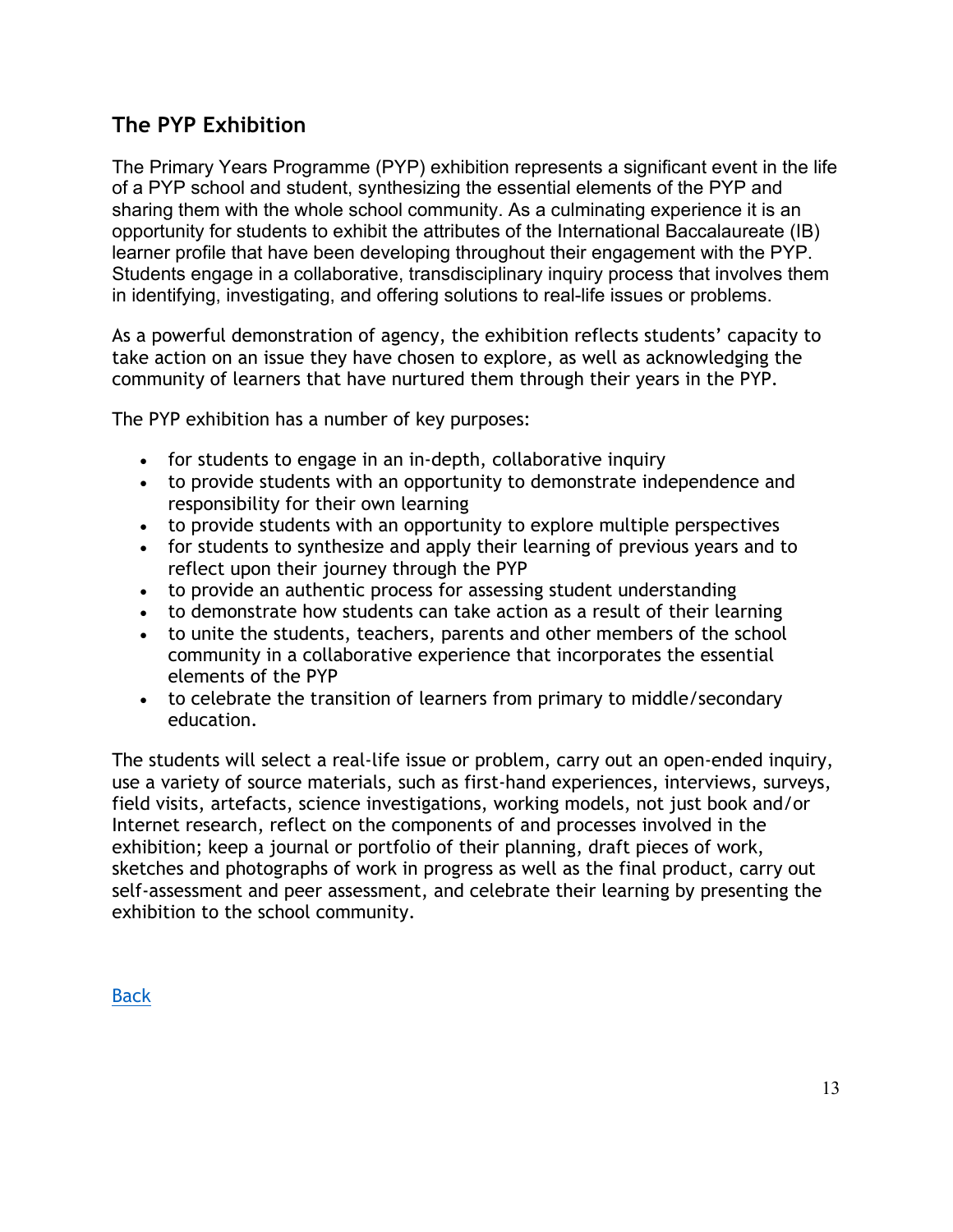#### **Assessment**

The fundamental purpose of assessment is to understand where the student is at any given time and over time in their learning; and to use this information to promote and support further learning. It involves the gathering and analysis of information about student learning to inform teaching practice and identify what students know, understand and can do at different stages in the learning process.

Four pivotal dimensions of assessment—monitoring, documenting, measuring, and reporting— support knowledge and skills acquisition, the development of deep conceptual understandings, and self-regulated learning.

Immediate, effective feedback enables students to develop their assessment capabilities, self-monitor, and adjust their learning, building self-efficacy, resilience and well-being.

In PYP students reflect on their learning, identify or co-construct learning goals and success criteria, develop metacognitive skills (thinking about thinking), give and receive feedback and consider next steps to consolidate their learning.

Highly effective assessment in the PYP is integrated, authentic, holistic, developmentally appropriate, and responsive to learners.

#### **Portfolio:**

The students will keep an ongoing digital portfolio on an app called SeeSaw.

#### **Conferences:**

At ISE, we have student-parent-teacher conferences in fall and student-led conferences in spring.

#### **Reports:**

At the end of the second and fourth quarter a written report is sent home through the Managebac system.

For further information: See the PYP Assessment Policy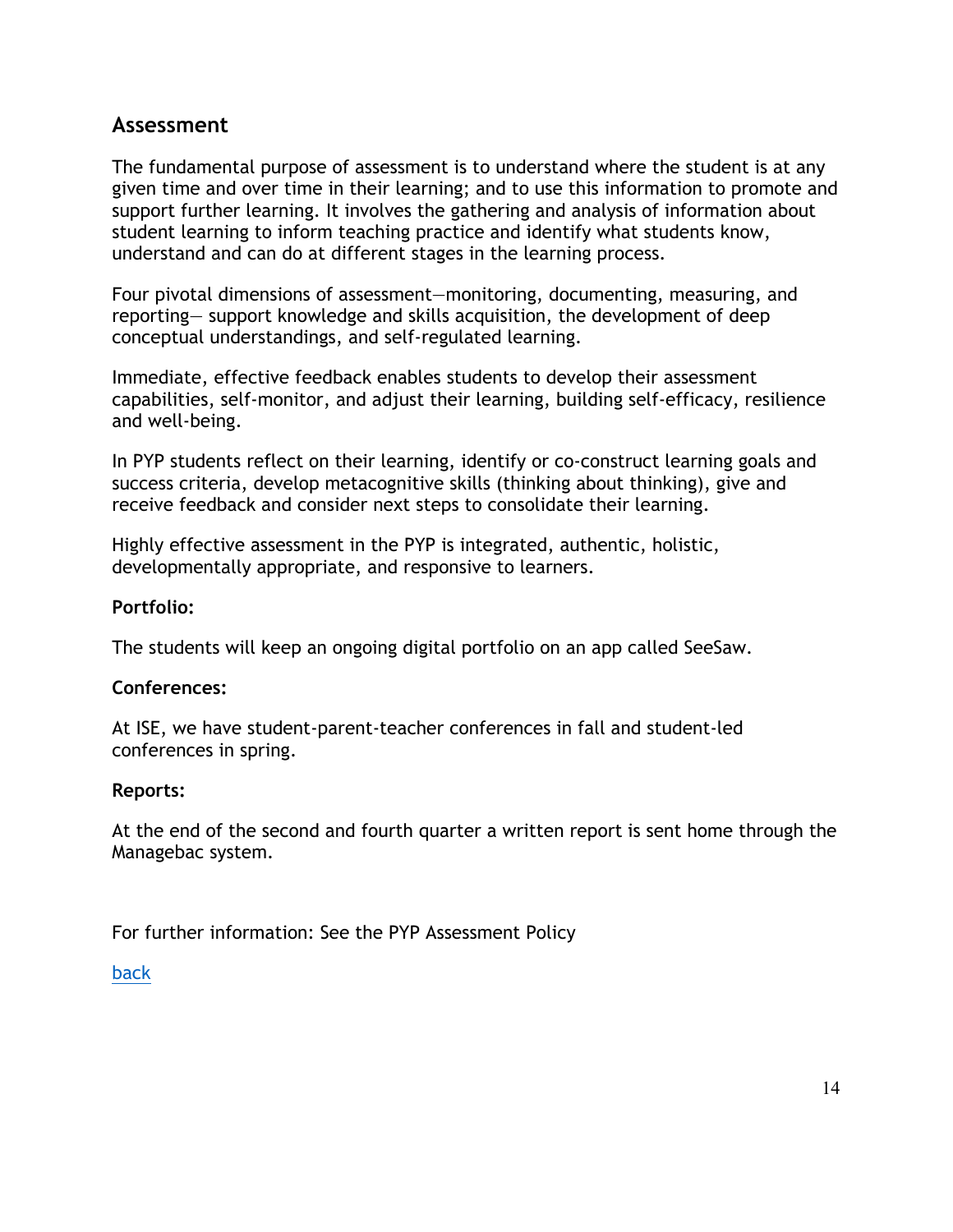#### **Homework**

In ISE's Lower School, there are specific time guidelines in the student handbook for homework. Parents need to understand that the philosophy of homework in ISE's Lower School is different than the traditional idea of homework. Educational research shows no benefit to time-wasting, rote, or repetitive tasks. The children are in school for an extended day and they are tired at the end of it. We want children to understand that they are always learners, both in school and after school. Instead of "homework," activities for children in the evening should be considered "continued learning."

Children will be encouraged to read, write, perform arithmetic, better understand the world around them in terms of civics, science, and the arts, and, of course, develop their people skills -- their emotional intelligence. In the ISE's Lower School, children are asked to simply continue their learning at home and formal homework assignments will be rarely given.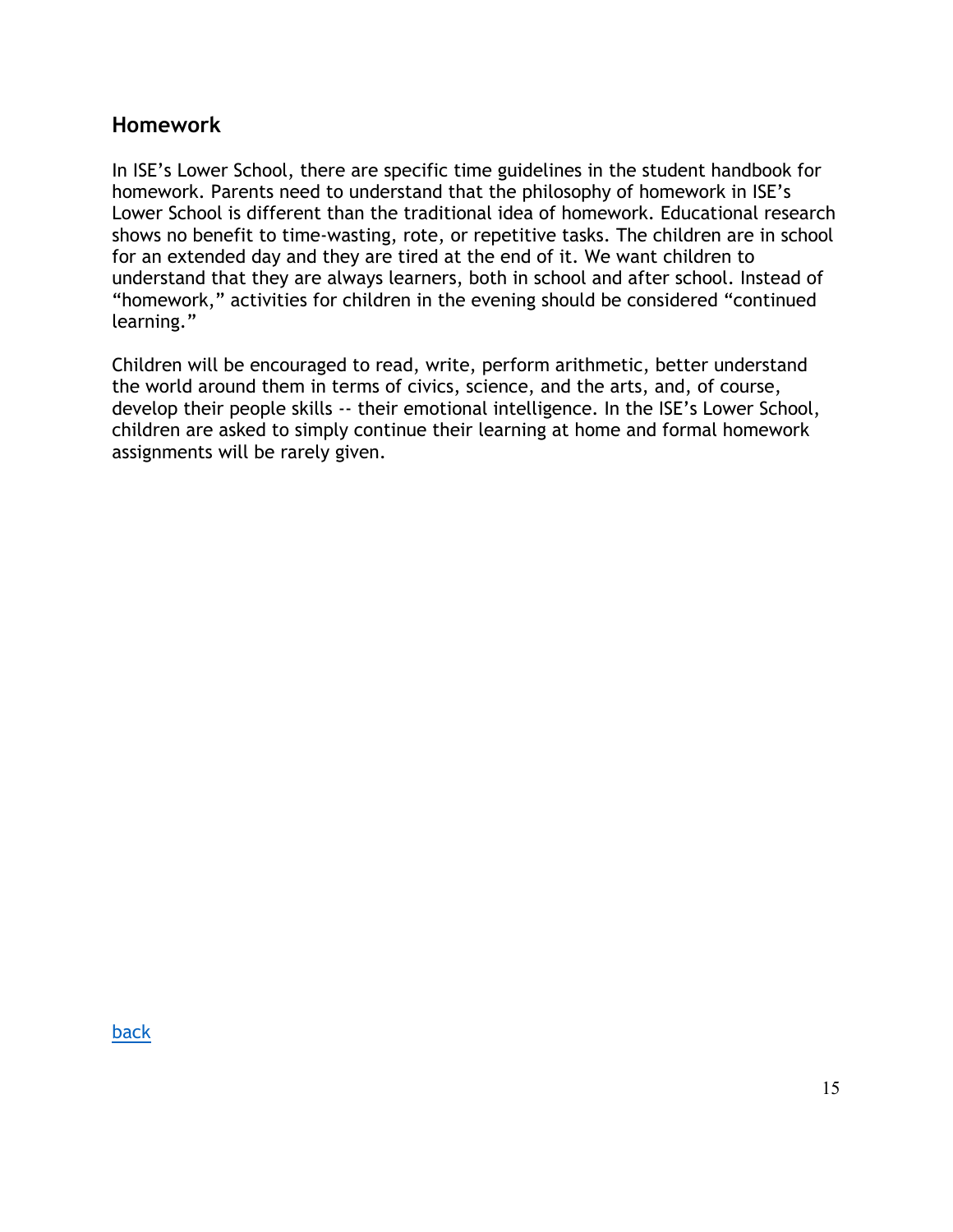#### **Academics**

**Programme of inquiry** Our Programme of Inquiry is going through a revision and the units currently listed may change as we plan, teach, and assess them collaboratively. Thank you for your understanding.

|                                     | (in early years there are 4 units of inquiry)                                                                                                                                                                                                                                    |
|-------------------------------------|----------------------------------------------------------------------------------------------------------------------------------------------------------------------------------------------------------------------------------------------------------------------------------|
| <b>Trans-disciplinary</b><br>themes | Central ideas and lines of inquiry                                                                                                                                                                                                                                               |
| Who we are?                         | CI: We discover and learn about our world and ourselves through our<br>senses.<br>Lines of Inquiry:<br>The senses we use (Form),<br>$\bullet$<br>How we use our senses to explore and learn(function),<br>How our senses are connected to our feelings (connection)<br>$\bullet$ |
| Where we are in place<br>and time?  |                                                                                                                                                                                                                                                                                  |
| <b>How we express</b><br>ourselves? | CI: Imagination is a powerful tool expanding our ability to think,<br>create and express ourselves.<br>Lines of Inquiry:<br>what is imagination<br>how we use our imagination<br>$\bullet$<br>how our imagination helps us create our own perspectives                           |
| How the world works?                |                                                                                                                                                                                                                                                                                  |
| How we organize<br>ourselves?       | CI: Communities function effectively when rules and routines are<br>shared with all members.<br>Lines of Inquiry:<br>various communities we belong to<br>purpose of rules and routines<br>reaching agreement                                                                     |
| Sharing the planet                  | CI: Living things have certain needs in order to grow and stay healthy.<br>Lines of Inquiry:<br>characteristics of living things<br>the needs of plants and animals<br>$\bullet$<br>how we care for plants and animals<br>$\bullet$                                              |

#### **Preschool 3** (in early years there are 4 units of inquiry)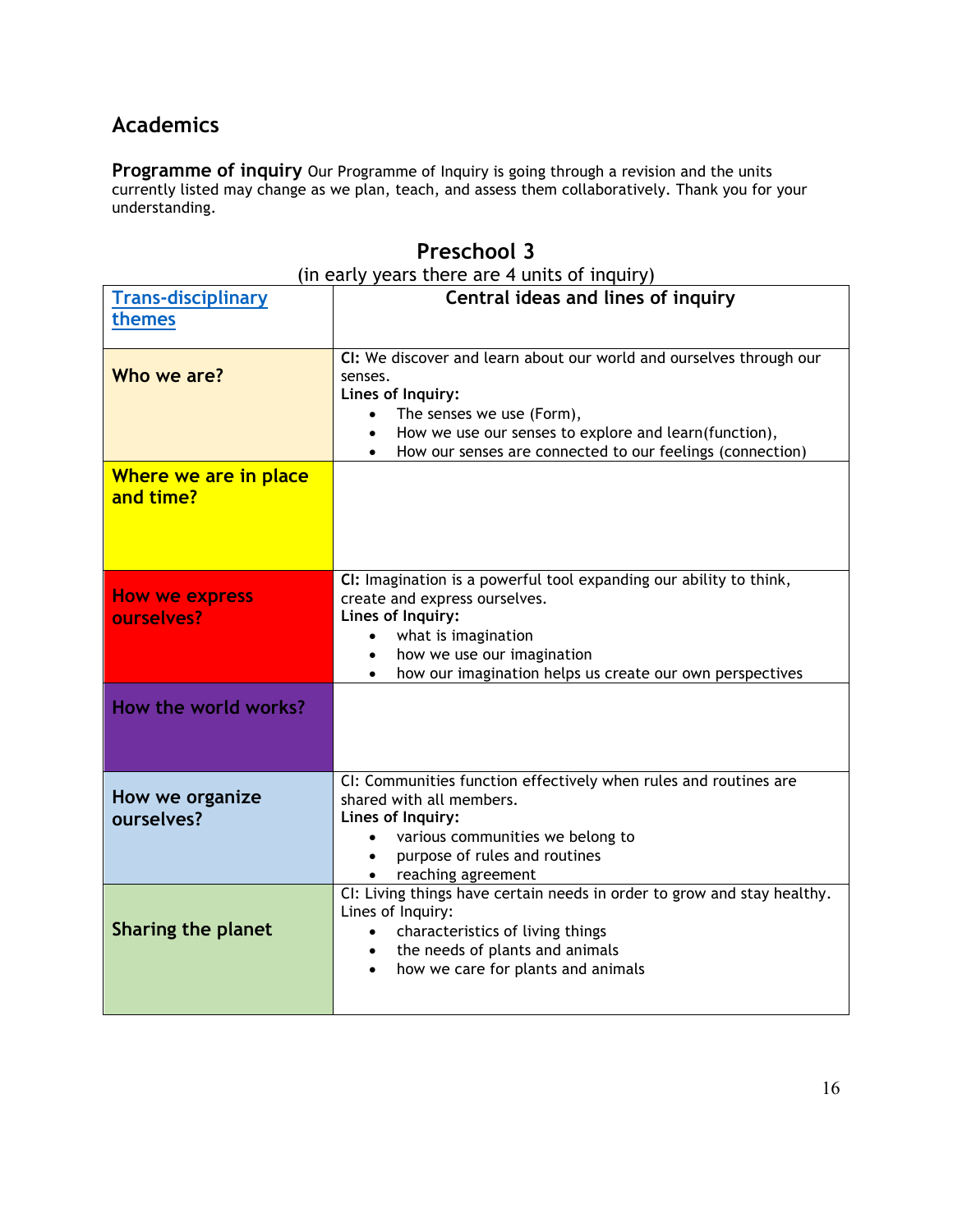|                                     | $\left( \text{iii}$ carry years there are 4 units of inquiry)                                                                                                                                                                                                |
|-------------------------------------|--------------------------------------------------------------------------------------------------------------------------------------------------------------------------------------------------------------------------------------------------------------|
| <b>Trans-disciplinary</b><br>themes | Central ideas (CI) and lines of inquiry                                                                                                                                                                                                                      |
| Who we are?                         | CI: Family relationships contribute to shaping our identity.<br>Lines of Inquiry:<br>diversity of families<br>the roles of family members<br>responsibilities of each family member<br>$\bullet$<br>different activities families do together<br>$\bullet$   |
| Where we are in place<br>and time?  | CI: Spaces and facilities in and around buildings determine<br>how people use theme.<br>Lines of Inquiry:<br>characteristics and arrangements of spaces<br>how people use them<br>$\bullet$<br>our responsibility in sharing spaces with others<br>$\bullet$ |
| <b>How we express</b><br>ourselves? | CI: We can communicate with each other and discover<br>ourselves through creative play.<br>Lines of Inquiry:<br>the different ways to play<br>$\bullet$<br>communication through play<br>$\bullet$<br>imaginative use of everyday materials<br>$\bullet$     |
| How the world works?                | CI: Materials and tools have different properties that<br>determine how they are used and what they are used for.<br>Lines of Inquiry:<br>How we explore materials and tools<br>$\bullet$<br>Behaviour of materials and tools<br>Uses of materials and tools |
| How we organize<br>ourselves?       |                                                                                                                                                                                                                                                              |
| <b>Sharing the planet</b>           |                                                                                                                                                                                                                                                              |

#### **Preschool 4** (in early years there are 4 units of inquiry)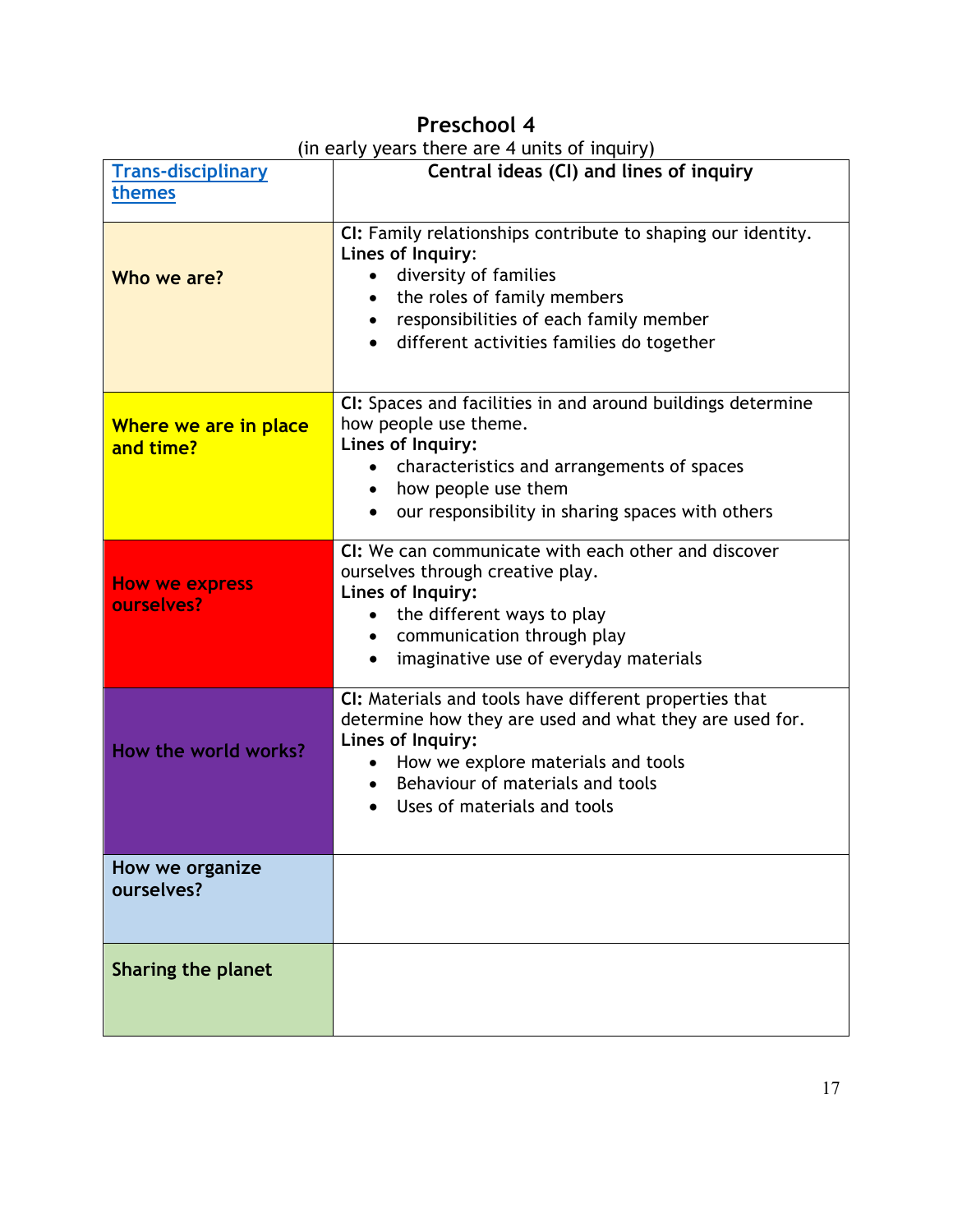| Reception                           |                                                                                                                                                                                                                                                                                                                             |  |
|-------------------------------------|-----------------------------------------------------------------------------------------------------------------------------------------------------------------------------------------------------------------------------------------------------------------------------------------------------------------------------|--|
| <b>Trans-disciplinary</b><br>themes | Central ideas and lines of inquiry                                                                                                                                                                                                                                                                                          |  |
| Who we are?                         | CI: The choices people make effect their health and well-being.<br>Lines of inquiry:<br>Healthy choices and relationships<br>How to care for our bodies<br>Balancing our day<br>$\bullet$<br>Safety<br>$\bullet$                                                                                                            |  |
| Where we are in place<br>and time?  | CI: Journeys can take people near and far.<br>Lines of inquiry:<br>sense of Location and direction<br>why people make journeys<br>decisions when planning a journey<br>$\bullet$                                                                                                                                            |  |
| <b>How we express</b><br>ourselves? | CI: Images communicate ideas and information.<br>Lines of Inquiry:<br>how images, text, and sound are used to express ideas and<br>feelings<br>how we interpret and respond to images                                                                                                                                       |  |
| How the world works?                | CI: The Earth's natural cycles influence the activity of living things.<br>Lines of Inquiry:<br>natural cycles (night, day, season, weather cycles)<br>the actions people take in response to the Earth's natural<br>$\bullet$<br>cycles,<br>patterns of behavior in living things related to the Earth's<br>natural cycles |  |
| How we organize<br>ourselves?       | CI: Most foods need to go through various stages before they reach our<br>mouths.<br>Lines of Inquiry:<br>where food comes from<br>stages food goes through before distributed and eaten<br>how people select the food they eat                                                                                             |  |
| <b>Sharing the planet</b>           | CI: Humans and their choices have an impact on the planet.<br>Lines of Inquiry:<br>how our choices effect the Earth's resources<br>$\bullet$<br>ways to recycle, reuse, reduce, refurbish and refuse.<br>$\bullet$<br>positive and negative forms of human impact on the planet<br>$\bullet$                                |  |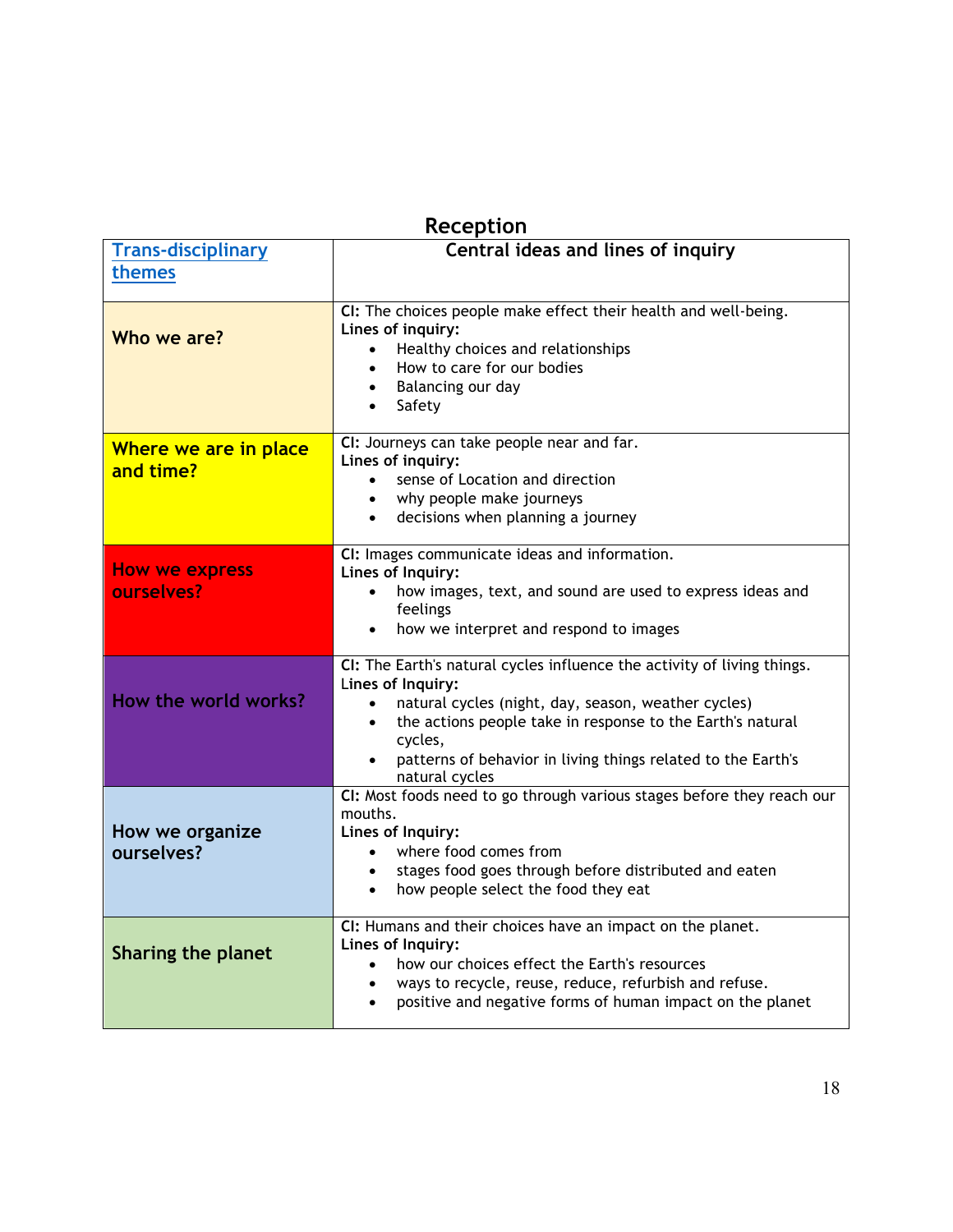| Grade 1                             |                                                                                                                                                                                                                                                                                                        |
|-------------------------------------|--------------------------------------------------------------------------------------------------------------------------------------------------------------------------------------------------------------------------------------------------------------------------------------------------------|
| <b>Trans-disciplinary</b>           | Central ideas and lines of inquiry                                                                                                                                                                                                                                                                     |
| themes                              |                                                                                                                                                                                                                                                                                                        |
| Who we are?                         | CI: People create environments where they feel a sense of belonging.<br>Lines of Inquiry:<br>what is a community<br>sense of Belonging<br>$\bullet$<br>our responsibility to our community                                                                                                             |
| Where we are in place<br>and time?  | CI: An understanding of our host country develops our respect for its<br>culture and brings us together.<br>Lines of Inquiry:<br>the geography and nature of our local environment<br>the culture and identity of Estonia<br>$\bullet$<br>how has Estonia changed and continues to change<br>$\bullet$ |
| <b>How we express</b><br>ourselves? | CI: Stories can be told in many ways, inform us and influence the way<br>we feel and think.<br>Lines of Inquiry:<br>common elements in a story<br>presenting stories through different media<br>$\bullet$<br>stories can affect the way we feel<br>$\bullet$<br>our favorite stories                   |
| How the world works?                | CI: People use their understanding of forces and movement to carry<br>out every day actions.<br>Lines of Inquiry:<br>the factors that influence the way things move and change<br>shape<br>how people use the knowledge of forces to create machines<br>$\bullet$<br>how to use forces appropriately   |
| How we organize<br>ourselves?       | CI: In a workplace, people share responsibility towards a common<br>purpose.<br>Lines of Inquiry:<br>Purpose of a workplace<br>Interconnectedness of people in a workplace<br>Importance of a shared vision or common purpose                                                                          |
| <b>Sharing the planet</b>           | CI: The places in which living things are found provides them with<br>what they need to survive.<br>Lines of Inquiry:<br>components of a habitat<br>$\bullet$<br>diversity of habitats<br>$\bullet$<br>how habitats change and its consequences<br>$\bullet$<br>human responsibility<br>$\bullet$      |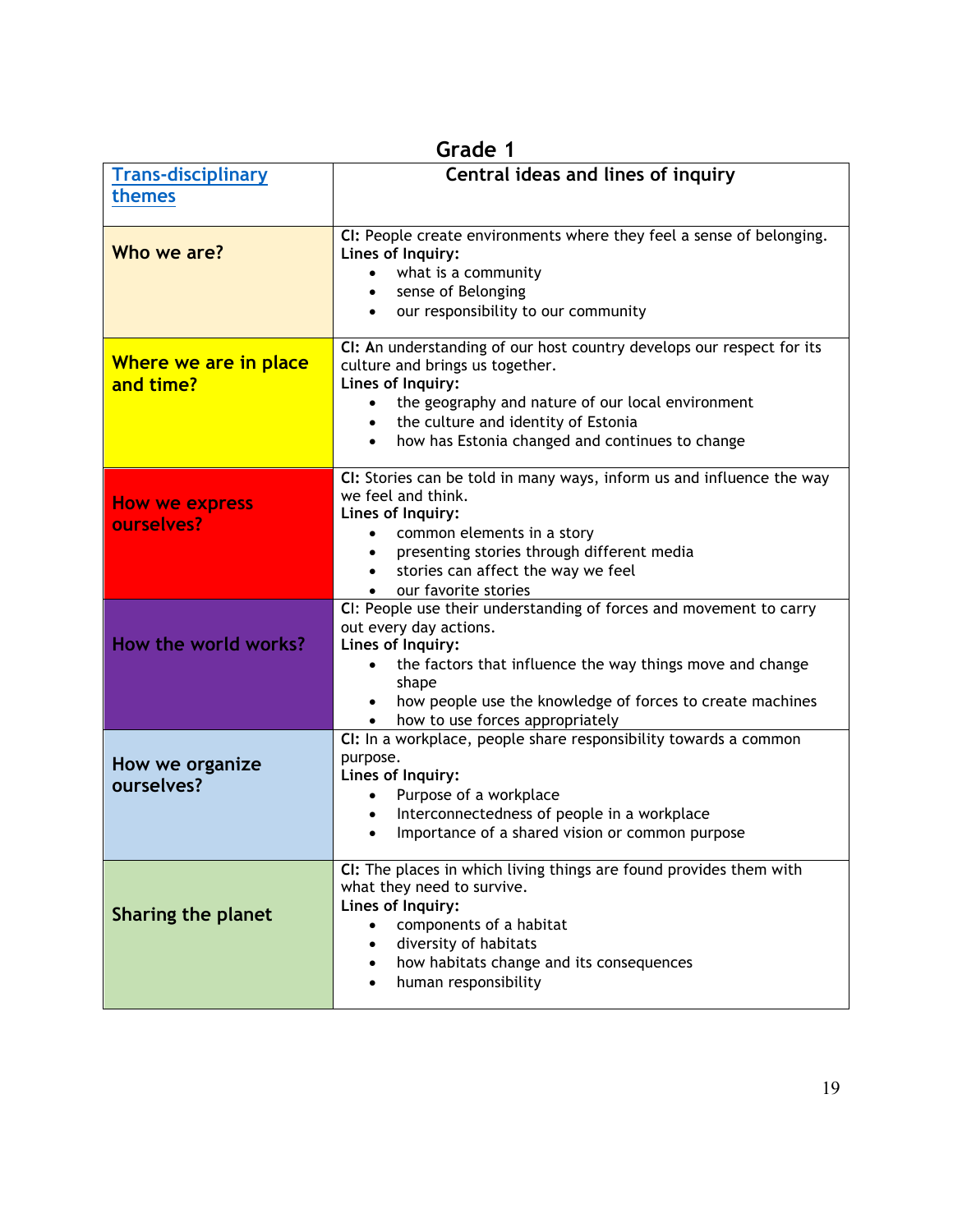| urage z                             |                                                                                                                                                                                                                                                                                                                                                               |  |
|-------------------------------------|---------------------------------------------------------------------------------------------------------------------------------------------------------------------------------------------------------------------------------------------------------------------------------------------------------------------------------------------------------------|--|
| <b>Trans-disciplinary</b><br>themes | Central ideas and lines of inquiry                                                                                                                                                                                                                                                                                                                            |  |
| Who we are?                         | CI: Understanding different ways of learning enables people to respond<br>to their own learning needs, as well as those of others.<br>Lines of Inquiry:<br>different learning styles<br>how people construct knowledge<br>our responsibility to others and ourselves within a learning<br>$\bullet$<br>community                                              |  |
| Where we are in place<br>and time?  | CI: Exploration leads to discoveries, opportunities, and new<br>understandings.<br>Lines of Inquiry:<br>reasons for exploration<br>how explorations have taken place over time<br>the consequences of exploration                                                                                                                                             |  |
| <b>How we express</b><br>ourselves? | CI: We express our creativity and imagination through the arts.<br>Lines of Inquiry:<br>exploring art forms and associated materials<br>how we use materials and objects to express ourselves<br>how we express our imagination and creativity                                                                                                                |  |
| How the world works?                | CI: The more people understand the continual change of Earth the<br>better they can cope with the changes that are occurring.<br>Lines of Inquiry:<br>how Earth continues to change since it was formed what<br>$\bullet$<br>causes the changes<br>human response to the disasters<br>$\bullet$<br>how the different components of the Earth are interrelated |  |
| How we organize<br>ourselves?       | CI: Innovation is a response to the challenges of a changing world.<br>Lines of Inquiry:<br>an innovator's mindset<br>$\bullet$<br>design cycle<br>$\bullet$<br>the impact of innovations on daily life and communities.<br>$\bullet$<br>how innovation supports/impacts sustainability<br>$\bullet$                                                          |  |
| <b>Sharing the planet</b>           | CI: Over time, living things need to adapt in order to survive.<br>Lines of Inquiry:<br>concept of adaptation<br>circumstances that lead to adaptation<br>$\bullet$<br>how plants and animals adapt or respond to environmental<br>$\bullet$<br>conditions                                                                                                    |  |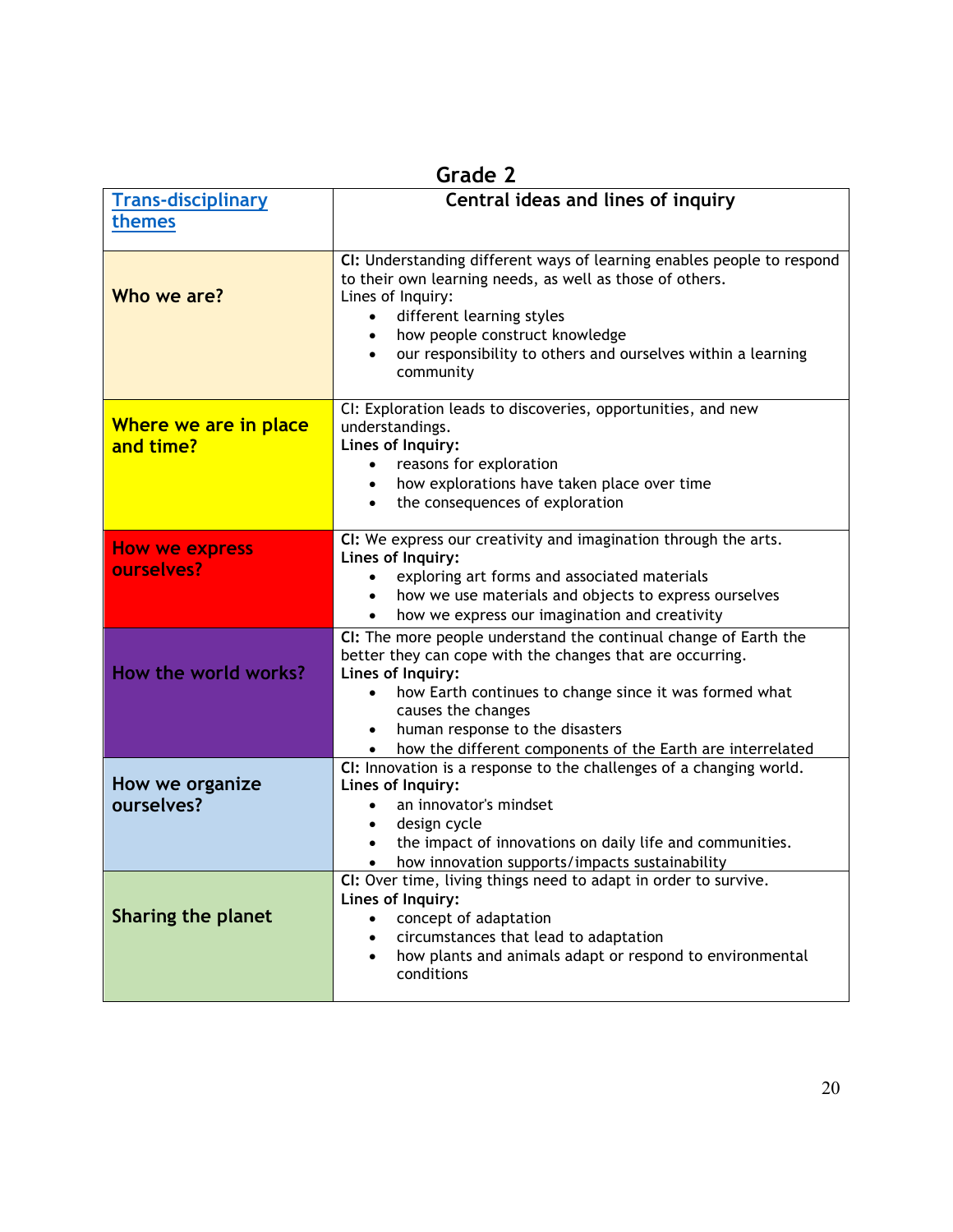#### **Grade 3**

| <b>Trans-disciplinary</b><br>themes | Central ideas and lines of inquiry                                                                                                                                                                                                                                                                                       |
|-------------------------------------|--------------------------------------------------------------------------------------------------------------------------------------------------------------------------------------------------------------------------------------------------------------------------------------------------------------------------|
| Who we are?                         | CI: Developing an understanding of a healthy body, good heart, and<br>balanced mind can support our well-being.<br>Lines of Inquiry:<br>how daily routines and habits connect to well-being<br>what it means to have a good heart<br>healthy body & balanced mind<br>how choices can support our well-being<br>$\bullet$ |
| Where we are in place<br>and time?  | CI: Human migration is a response to challenges, risks, and<br>opportunities.<br>Lines of Inquiry:<br>the reasons why people migrate<br>effects of migration on communities, cultures and individuals<br>our perspectives and responsibilities towards immigrants and<br>refugees                                        |
| <b>How we express</b><br>ourselves? | CI: Feelings and emotions can be expressed in words, actions, and<br>facial/body movements.<br>Lines of Inquiry:<br>how feelings and emotions can be expressed<br>verbal and nonverbal forms of expression found in the arts<br>$\bullet$<br>our preferred methods of expression<br>$\bullet$                            |
| How the world works?                | CI: Our bodies are complicated machines that require understanding<br>and maintenance.<br>Lines of Inquiry:<br>different systems and the way they work<br>$\bullet$<br>how systems are connected<br>$\bullet$<br>how to maintain the work of each system<br>$\bullet$                                                    |
| How we organize<br>ourselves?       | CI: Human made systems allow us to connect, share ideas, and learn<br>from each other as global citizens.<br>Lines of Inquiry:<br>ways we connect with others<br>the positive and negative impacts of human made systems<br>$\bullet$<br>digital citizenship<br>$\bullet$                                                |
| <b>Sharing the planet</b>           | CI: People can make choices to support sustainability of the earth's<br>resources<br>Lines of Inquiry:<br>Earth's finite and infinite resources<br>the impact of people's choices on the environment<br>$\bullet$<br>sustainable practices<br>$\bullet$                                                                  |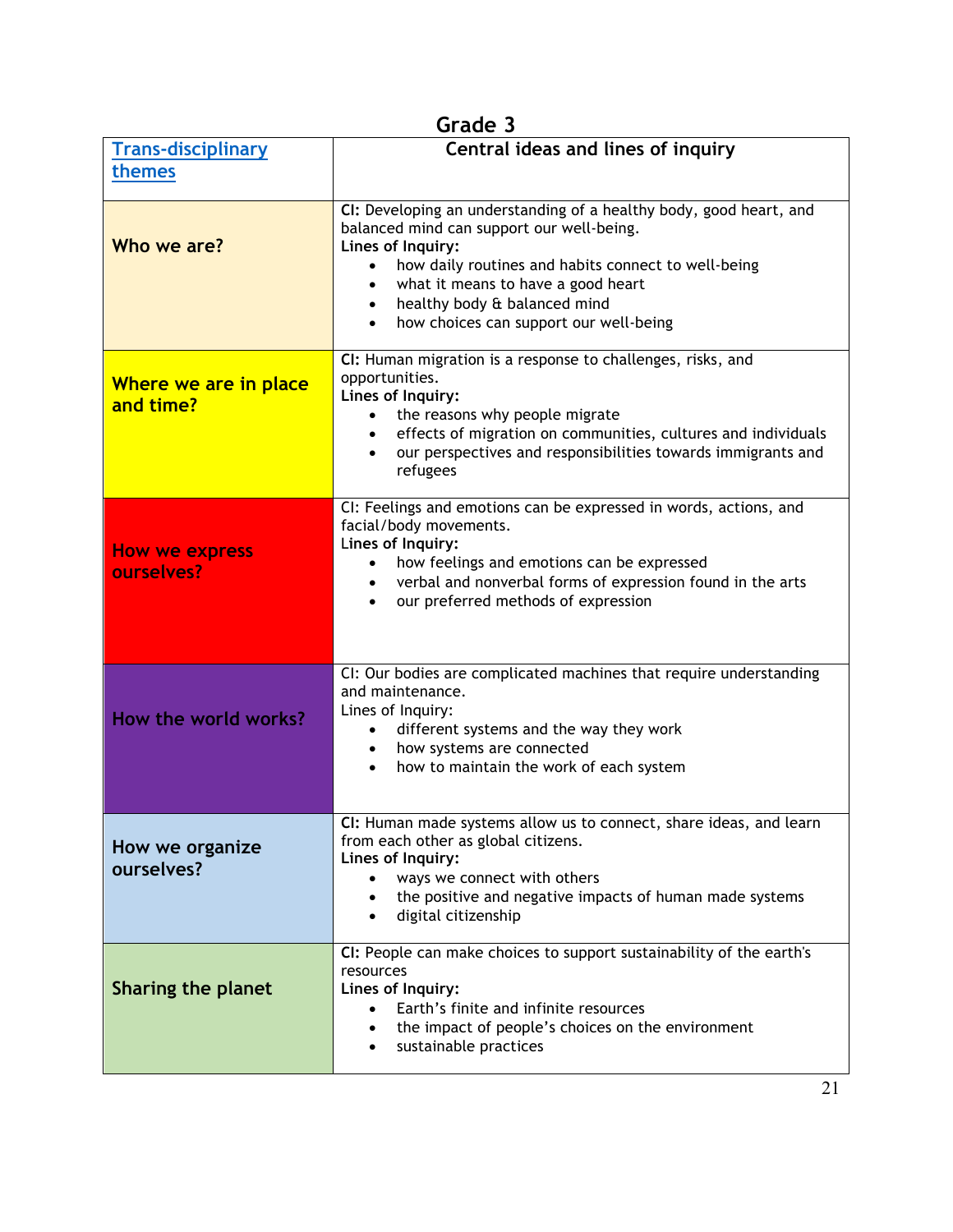#### **Grade 4**

| <b>Trans-disciplinary</b>           | Central ideas and lines of inquiry                                                                                                                                                                                                                                                                                                                                                                   |
|-------------------------------------|------------------------------------------------------------------------------------------------------------------------------------------------------------------------------------------------------------------------------------------------------------------------------------------------------------------------------------------------------------------------------------------------------|
| themes                              |                                                                                                                                                                                                                                                                                                                                                                                                      |
| Who we are?                         | CI: Beliefs and values lead to choices and actions of people, and<br>contribute to their identity.<br>Lines of Inquiry:<br>what beliefs and values are<br>how beliefs and values reflect in actions, words, and decisions<br>how different perspectives lead to different understanding<br>our similarities and differences as human beings                                                          |
| Where we are in place<br>and time?  | CI: Throughout history, individuals have taken action that has changed<br>people's lives.<br>Lines of Inquiry:<br>what makes people influential<br>what leads them to take action<br>how people have changed lives<br>$\bullet$                                                                                                                                                                      |
| <b>How we express</b><br>ourselves? | CI: People consider various factors when creating and responding to<br>media arts.<br>Lines of Inquiry:<br>ways to become active and ethical media creators and user<br>how to creatively tell stories and communicate with digital<br>$\bullet$<br>images, sounds and texts<br>how to coordinate and mix variety of forms and content<br>$\bullet$<br>individual empathetic and aesthetic awareness |
| How the world works?                | CI: Understanding properties and changes of matter allows people to<br>handle and store it.<br>Lines of Inquiry:<br>what everything is made of<br>٠<br>why and how matter changes<br>how do we handle and store the materials                                                                                                                                                                        |
| How we organize<br>ourselves?       | CI: Sustainable consumption and production promotes balance<br>between providing quality of life for all and minimizing negative<br>environmental impact.<br>Lines of Inquiry:<br>marketplaces<br>$\bullet$<br>personal economic behaviours<br>consumption and productivity                                                                                                                          |
| <b>Sharing the planet</b>           | CI: The rights of a child apply to all children without discrimination.<br>Lines of Inquiry:<br>challenges, risks and opportunities that children encounter<br>(local and global)<br>rights of a child<br>ways which individuals and organizations protect rights of a<br>child<br>standard of living necessary for physical, spiritual, moral and<br>social development                             |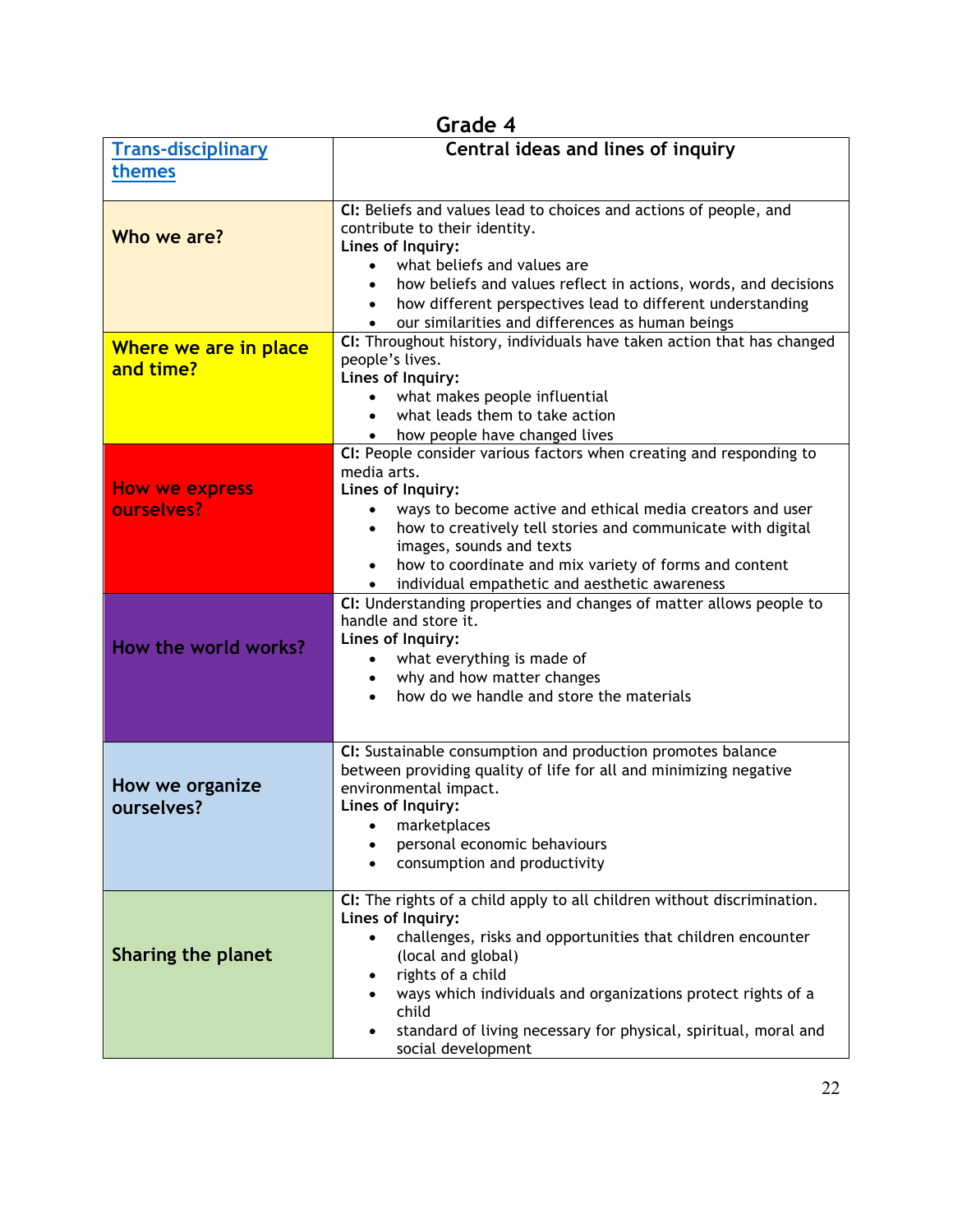| Grade 5                             |                                                                                                                                                                                                                                                                                                                                                                                                                 |  |
|-------------------------------------|-----------------------------------------------------------------------------------------------------------------------------------------------------------------------------------------------------------------------------------------------------------------------------------------------------------------------------------------------------------------------------------------------------------------|--|
| <b>Trans-disciplinary</b><br>themes | Central ideas and lines of inquiry                                                                                                                                                                                                                                                                                                                                                                              |  |
| Who we are?                         | CI: Changes people experience at different stages of their lives affect<br>their evolving sense of self.<br>Lines of Inquiry:<br>the physical, social, & emotional changes that occur<br>throughout adolescence (change),<br>factors that contribute to well-being during adolescence<br>$\bullet$<br>(connection),<br>strategies to enhance personal well-being during adolescence<br>$\bullet$<br>(causation) |  |
| Where we are in place<br>and time?  | CI: Decisions on what pieces of family and personal history are<br>important help us create our identity.<br>Lines of Inquiry:<br>ways to discover and record the past<br>how learning about the past generations helps to understand<br>$\bullet$<br>the relationship between the past and the present<br>origin of self-history<br>$\bullet$<br>criteria for choosing what matters                            |  |
| <b>How we express</b><br>ourselves? | <b>Exhibition</b><br>Student choice: Transdisciplinary Theme, Central Idea, and Inquiry<br>into                                                                                                                                                                                                                                                                                                                 |  |
| How the world works?                | CI: Energy may be converted, transformed, and used to support human<br>progress.<br>Lines of Inquiry:<br>different forms of energy sources<br>$\bullet$<br>how those energies are transformed<br>$\bullet$<br>sustainable energy practices<br>$\bullet$                                                                                                                                                         |  |
| How we organize<br>ourselves?       | CI: Volunteers provide essential support for organisations to function.<br>Lines of Inquiry:<br>the structure and function of governing organisations<br>$\bullet$<br>principles of human rights & social justice<br>the rights and responsibilities of different community members<br>$\bullet$                                                                                                                |  |
| <b>Sharing the planet</b>           | CI: Reaching a resolution for a conflict is influenced by many factors.<br>Lines of Inquiry:<br>types of conflict (local and global)<br>human rights and equity<br>$\bullet$<br>strategies used to resolve conflict<br>$\bullet$<br>consequences of resolutions<br>$\bullet$                                                                                                                                    |  |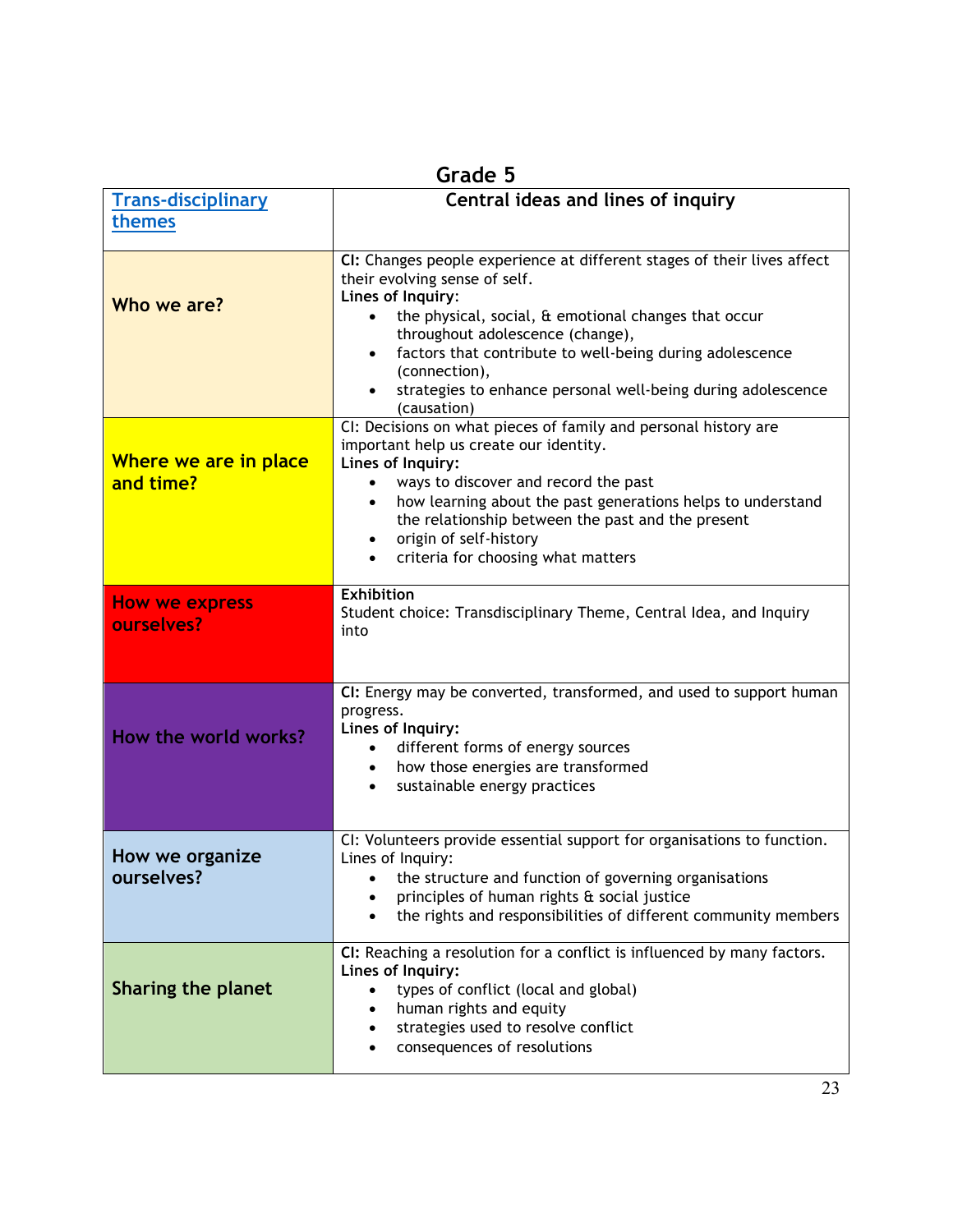#### **Subject overviews**

The importance of the traditional subject areas is acknowledged: language; mathematics; social studies; science; personal, social and physical education; and the arts are specified as components of the PYP curriculum model.

IBO has provided the school with scope and sequence documents with overall expectations for each subject. The overall expectations are represented in phases, reflecting the stages a learner goes through when developing conceptual understanding rather than grade level expectations.

ISE used these documents to create the school's scope and sequence documents. IBO believes in the transdisciplinary nature of learning, therefore, as much as possible the single subjects are embedded into the units of inquiry.

The science and social studies are fully incorporated in the Programme of Inquiry. The relationship between the other subject areas and the units of inquiry will change from one unit to another.

#### **Language Arts**

The development of language is fundamental to that need to communicate; it supports and enhances our thinking and understanding. Language permeates the world in which we live; it is socially constructed and dependent on the number and nature of our social interactions and relationships.

The learning process simultaneously involves learning language—as learners listen to and use language with others in their everyday lives; learning about language—as learners grow in their understanding of how language works; and learning through language—as learners use language as a tool to listen, think, discuss and reflect on information, ideas and issues.

Language in PYP is developed through 4 strands: oral language (listening and speaking), visual language (viewing and presenting), written language (reading), and written language (writing). Oral language encompasses all aspects of listening and speaking—skills that are essential for ongoing language development, for learning and for relating to others. Viewing and presenting allow students to understand the ways in which images and language interact to convey ideas, values, and beliefs. Reading is a developmental process that involves constructing meaning from text. Reading helps students to clarify their ideas, feelings, thoughts and opinions. And writing is a way of expressing themselves. It is a personal act that grows and develops with the individual.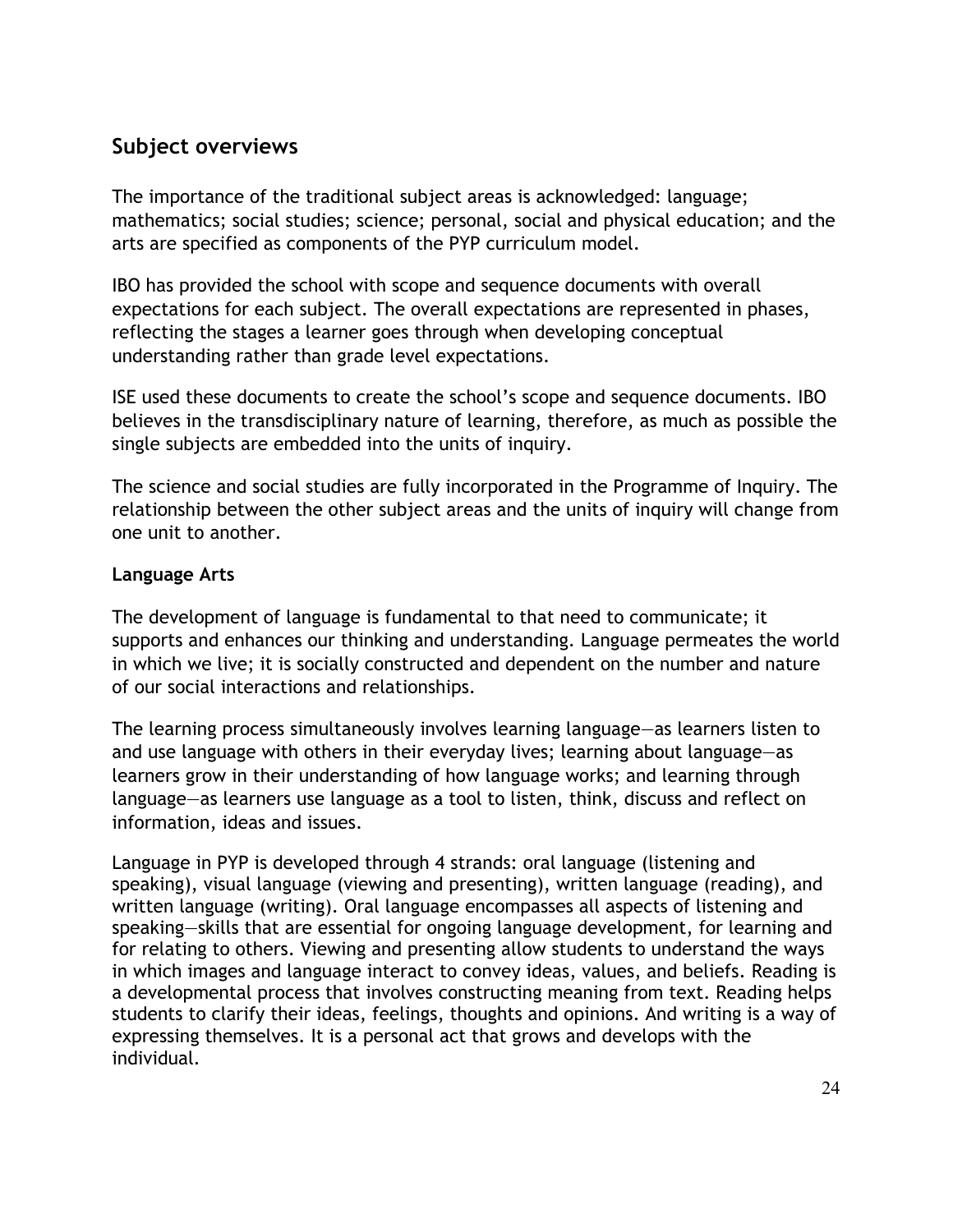|                                              | <b>Overall expectations</b>                                                                                                                                                                                                                                                                                                                                                |
|----------------------------------------------|----------------------------------------------------------------------------------------------------------------------------------------------------------------------------------------------------------------------------------------------------------------------------------------------------------------------------------------------------------------------------|
|                                              | Phase 1                                                                                                                                                                                                                                                                                                                                                                    |
| Oral Language -<br>listening and<br>speaking |                                                                                                                                                                                                                                                                                                                                                                            |
|                                              | Learners show an understanding of the value of speaking and<br>listening to communicate. They recognize that sounds are<br>associated with objects, or with symbolic representations of them.<br>They are using language to name their environment, to get to know<br>each other, to initiate and explore relationships, to question and<br>inquire.                       |
|                                              | Phase 2                                                                                                                                                                                                                                                                                                                                                                    |
|                                              | Learners show an understanding that sounds are associated with<br>objects, events and ideas, or with symbolic representations of<br>them. They are aware that an object or symbol may have different<br>sounds or words associated with it in different languages. They are<br>beginning to be cognizant about the high degree of variability of<br>language and its uses. |
|                                              | Phase 3                                                                                                                                                                                                                                                                                                                                                                    |
|                                              | Learners show an understanding of the wide range of purposes of<br>spoken language: that it instructs, informs, entertains, reassures;<br>that each listener's perception of what they hear is unique. They<br>are compiling rules about the use of different aspects of language.                                                                                         |
|                                              | Phase 4                                                                                                                                                                                                                                                                                                                                                                    |
|                                              | Learners show an understanding of the conventions associated with<br>speaking and listening and the value of adhering to those<br>conventions. They are aware that language is a vehicle for<br>becoming knowledgeable; for negotiating understanding; and for<br>negotiating the social dimension.                                                                        |
|                                              | Phase 5                                                                                                                                                                                                                                                                                                                                                                    |
|                                              | Learners are able to understand the difference between literal and<br>figurative language; how to use language differently for different<br>purposes. They are aware that they are building on their previous<br>experiences and using language to construct new meaning.                                                                                                  |
|                                              |                                                                                                                                                                                                                                                                                                                                                                            |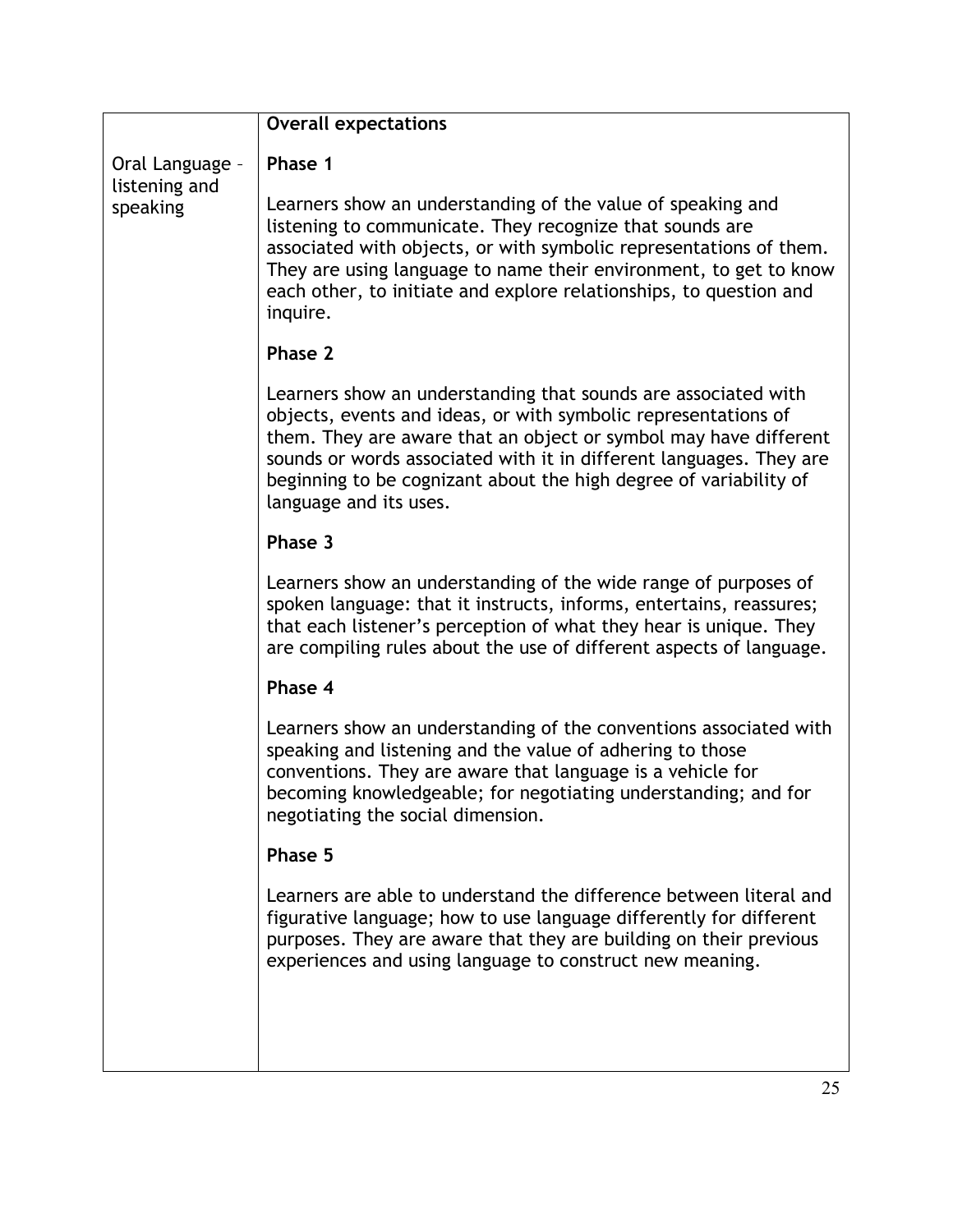| <b>Visual</b><br>language-<br>viewing and<br>presenting | <b>Overall expectations</b><br>Phase 1                                                                                                                                                                                                                                                                                                                                                                                                                                                                          |
|---------------------------------------------------------|-----------------------------------------------------------------------------------------------------------------------------------------------------------------------------------------------------------------------------------------------------------------------------------------------------------------------------------------------------------------------------------------------------------------------------------------------------------------------------------------------------------------|
|                                                         | Learners show an understanding that the world around them is full<br>of visual language that conveys meaning. They are able to interpret<br>and respond to visual texts. Although much of their own visual<br>language is spontaneous, they are extending and using visual<br>language in more purposeful ways.                                                                                                                                                                                                 |
|                                                         | Phase 2                                                                                                                                                                                                                                                                                                                                                                                                                                                                                                         |
|                                                         | Learners identify, interpret and respond to a range of visual text<br>prompts and show an understanding that different types of visual<br>texts serve different purposes. They use this knowledge to create<br>their own visual texts for particular purposes.                                                                                                                                                                                                                                                  |
|                                                         | Phase 3                                                                                                                                                                                                                                                                                                                                                                                                                                                                                                         |
|                                                         | Learners show an understanding that visual text may represent<br>reality or fantasy. They recognize that visual text resources can<br>provide factual information and increase understanding. They use<br>visual text in a reflective way to enrich their storytelling or<br>presentations, and to organize and represent information.                                                                                                                                                                          |
|                                                         | Phase 4                                                                                                                                                                                                                                                                                                                                                                                                                                                                                                         |
|                                                         | Learners show an open-mindedness about the use of a range of<br>visual text resources to access information. They think critically,<br>and are articulate about the use of visual text to influence the<br>viewer. They are able to use visual imagery to present factual<br>information, or to tell a story.                                                                                                                                                                                                   |
|                                                         | Phase 5                                                                                                                                                                                                                                                                                                                                                                                                                                                                                                         |
|                                                         | Through inquiry, learners engage with an increasing range of visual<br>text resources. As well as exploring the viewing and presenting<br>strategies that are a part of the planned learning environment,<br>they select and use strategies that suit their learning styles. They<br>are able to make connections between visual imagery and social<br>commentary. They show more discernment in selecting information<br>they consider reliable. They are able to use visual imagery to<br>support a position. |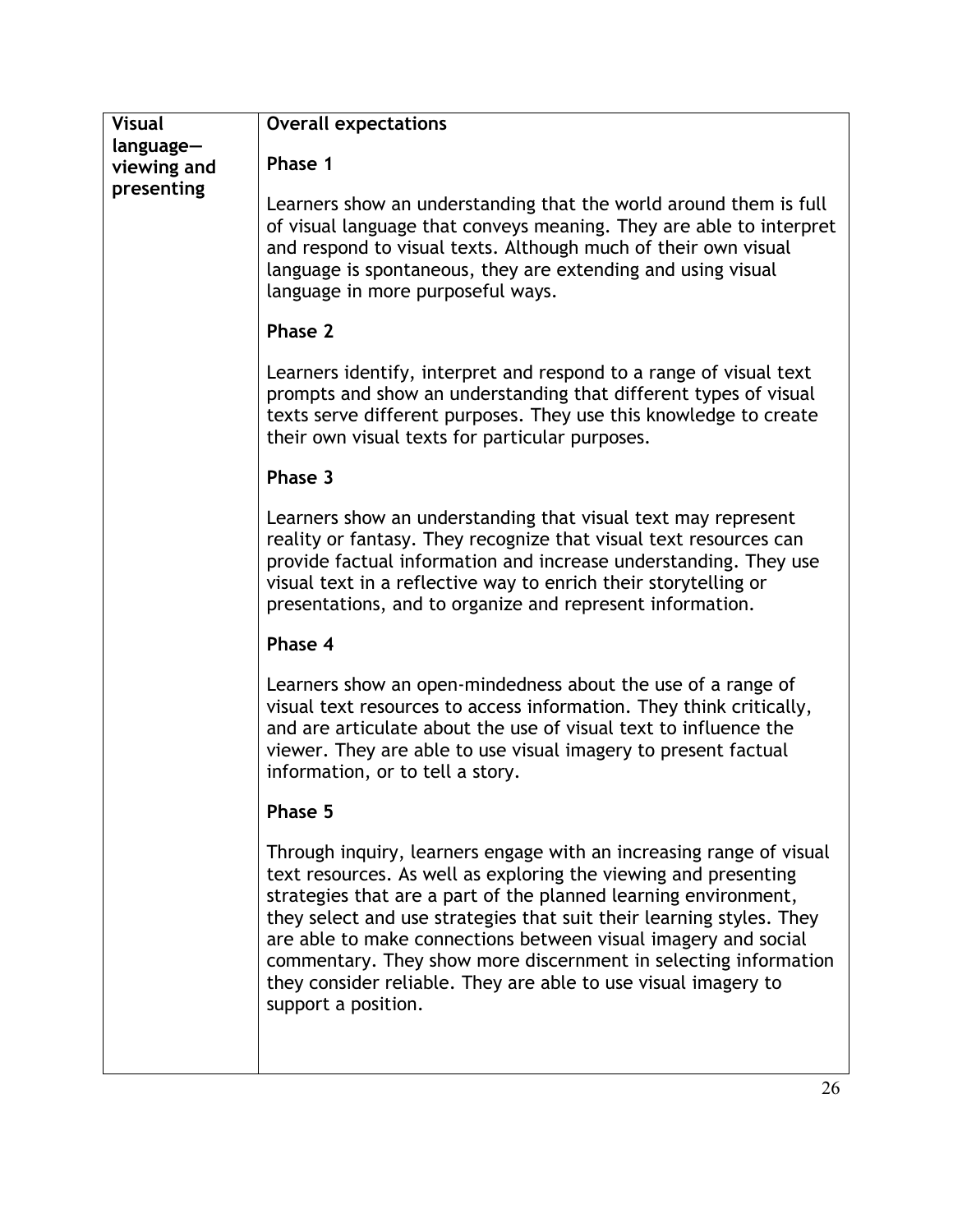| Written              | <b>Overall expectations</b>                                                                                                                                                                                                                                                                                                                                                                                  |
|----------------------|--------------------------------------------------------------------------------------------------------------------------------------------------------------------------------------------------------------------------------------------------------------------------------------------------------------------------------------------------------------------------------------------------------------|
| language-<br>reading | Phase 1                                                                                                                                                                                                                                                                                                                                                                                                      |
|                      | Learners show an understanding that print represents the real or<br>the imagined world. They know that reading gives them knowledge<br>and pleasure; that it can be a social activity or an individual<br>activity. They have a concept of a "book", and an awareness of<br>some of its structural elements. They use visual cues to recall<br>sounds and the words they are "reading" to construct meaning. |
|                      | Phase 2                                                                                                                                                                                                                                                                                                                                                                                                      |
|                      | Learners show an understanding that language can be represented<br>visually through codes and symbols. They are extending their data<br>bank of printed codes and symbols and are able to recognize them<br>in new contexts. They understand that reading is a vehicle for<br>learning, and that the combination of codes conveys meaning.                                                                   |
|                      | Phase 3                                                                                                                                                                                                                                                                                                                                                                                                      |
|                      | Learners show an understanding that text is used to convey<br>meaning in different ways and for different purposes-they are<br>developing an awareness of context. They use strategies, based on<br>what they know, to read for understanding. They recognize that the<br>structure and organization of text conveys meaning.                                                                                |
|                      | Phase 4                                                                                                                                                                                                                                                                                                                                                                                                      |
|                      | Learners show an understanding of the relationship between<br>reading, thinking and reflection. They know that reading is<br>extending their world, both real and imagined, and that there is a<br>reciprocal relationship between the two. Most importantly, they<br>have established reading routines and relish the process of reading.                                                                   |
|                      | Phase 5                                                                                                                                                                                                                                                                                                                                                                                                      |
|                      | Learners show an understanding of the strategies authors use to<br>engage them. They have their favourite authors and can articulate<br>reasons for their choices. Reading provides a sense of<br>accomplishment, not only in the process, but in the access it<br>provides them to further knowledge about, and understanding of,<br>the world.                                                             |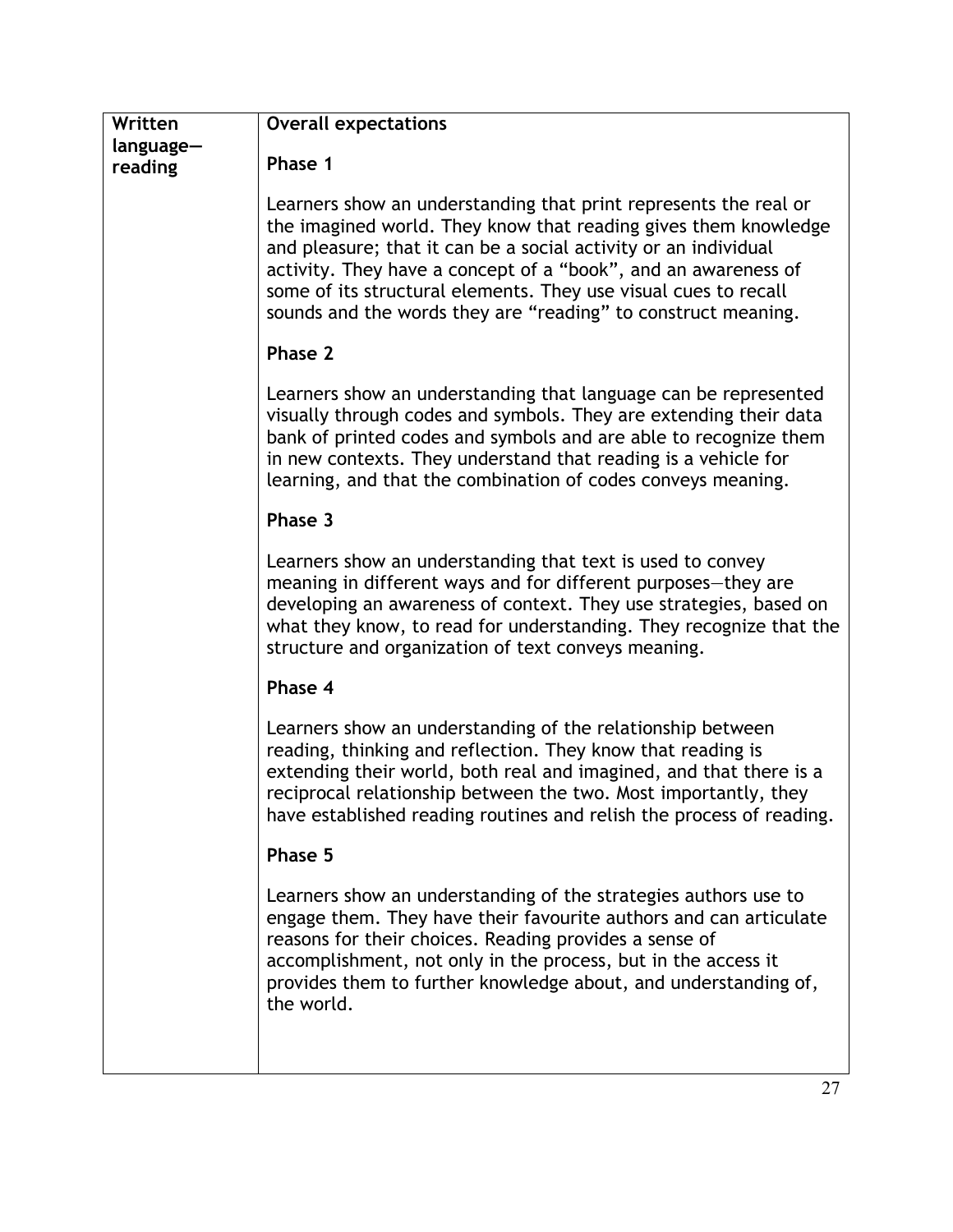| Written               | <b>Overall expectations</b>                                                                                                                                                                                                                                                                                                                                                                                                            |
|-----------------------|----------------------------------------------------------------------------------------------------------------------------------------------------------------------------------------------------------------------------------------------------------------------------------------------------------------------------------------------------------------------------------------------------------------------------------------|
| language -<br>writing | Phase 1                                                                                                                                                                                                                                                                                                                                                                                                                                |
|                       | Learners show an understanding that writing is a form of expression<br>to be enjoyed. They know that how you write and what you write<br>conveys meaning; that writing is a purposeful act, with both<br>individual and collaborative aspects.                                                                                                                                                                                         |
|                       | Phase 2                                                                                                                                                                                                                                                                                                                                                                                                                                |
|                       | Learners show an understanding that writing is a means of<br>recording, remembering and communicating. They know that<br>writing involves the use of codes and symbols to convey meaning to<br>others; that writing and reading uses the same codes and symbols.<br>They know that writing can describe the factual or the imagined<br>world.                                                                                          |
|                       | Phase 3                                                                                                                                                                                                                                                                                                                                                                                                                                |
|                       | Learners show an understanding that writing can be structured in<br>different ways to express different purposes. They use imagery in<br>their stories to enhance the meaning and to make it more<br>enjoyable to write and read. They understand that writing can<br>produce a variety of responses from readers. They can tell a story<br>and create characters in their writing.                                                    |
|                       | Phase 4                                                                                                                                                                                                                                                                                                                                                                                                                                |
|                       | Learners show an understanding of the role of the author and are<br>able to take on the responsibilities of authorship. They demonstrate<br>an understanding of story structure and are able to make critical<br>judgments about their writing, and the writing of others. They are<br>able to rewrite to improve the quality of their writing.                                                                                        |
|                       | Phase 5                                                                                                                                                                                                                                                                                                                                                                                                                                |
|                       | Learners show an understanding of the conventions pertaining to<br>writing, in its different forms, that are widely accepted. In<br>addition, they demonstrate a high level of integration of the<br>strands of language in order to create meaning in a manner that<br>suits their learning styles. They can analyse the writing of others<br>and identify common or recurring themes or issues. They accept<br>feedback from others. |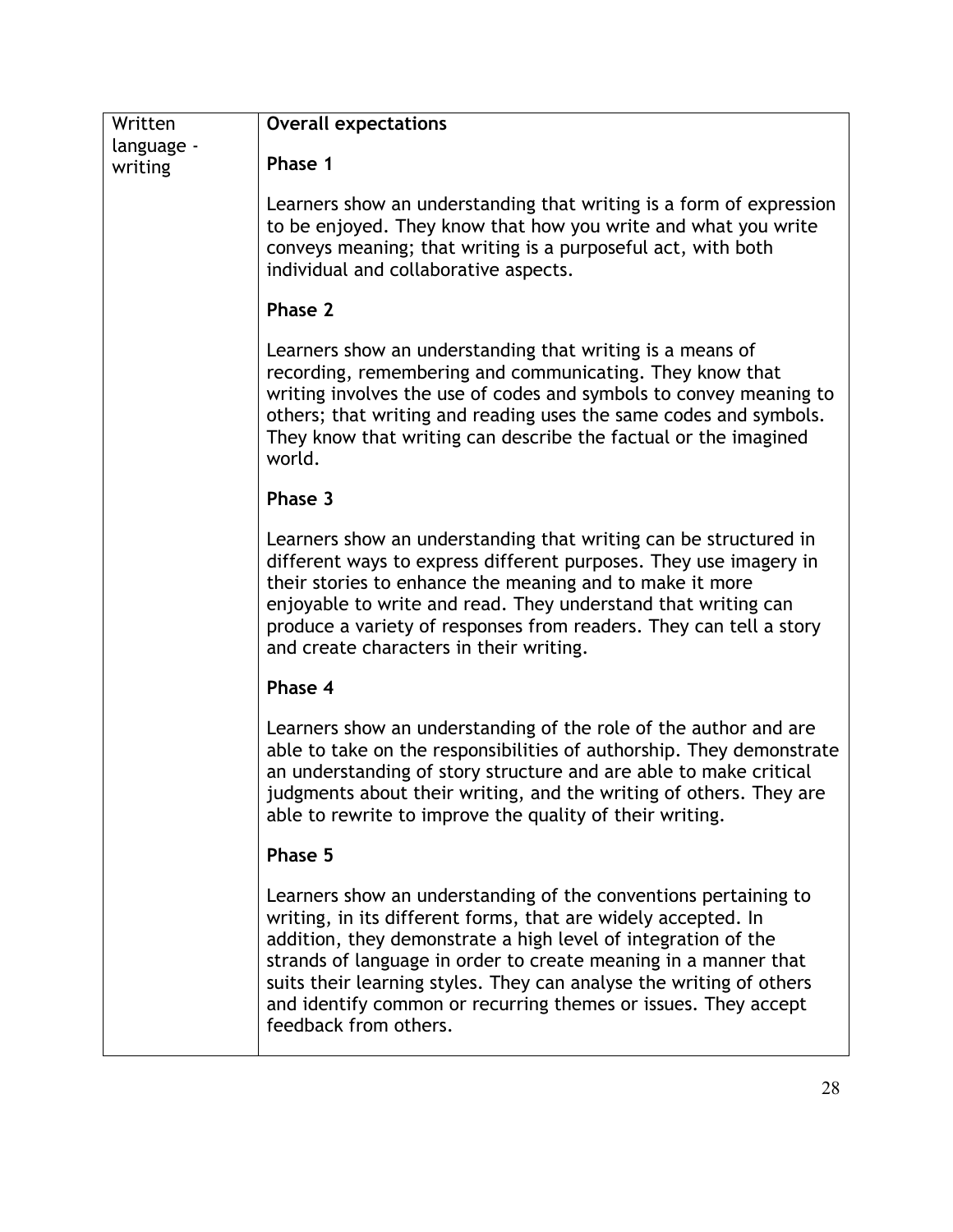#### **Mathematics**

The power of mathematics for describing and analysing the world around us is such that it has become a highly effective tool for solving problems. Students can appreciate the intrinsic fascination of mathematics and explore the world through its unique perceptions. The programme provides students with the opportunity to see themselves as "mathematicians", where they enjoy and are enthusiastic when exploring and learning about mathematics.

In the IB Primary Years Programme (PYP), mathematics is also viewed as a vehicle to support inquiry, providing a global language through which we make sense of the world around us. It is intended that students become competent users of the language of mathematics, and can begin to use it as a way of thinking, as opposed to seeing it as a series of facts and equations to be memorized.

It is important that learners acquire mathematical understanding by constructing their own meaning through ever-increasing levels of abstraction, starting with exploring their own personal experiences, understandings and knowledge. Additionally, it is fundamental to the philosophy of the PYP that, since it is to be used in real-life situations, mathematics needs to be taught in relevant, realistic contexts, rather than by attempting to impart a fixed body of knowledge directly to students.

Mathematics in the PYP looks at 5 strands – data handling; measurement; shape and space; pattern and function; and number.

Data handling allows us to make a summary of what we know about the world and to make inferences about what we do not know. To measure is to attach a number to a quantity using a chosen unit. Since the attributes being measured are continuous, ways must be found to deal with quantities that fall between numbers. It is important to know how accurate a measurement needs to be or can ever be. The regions, paths and boundaries of natural space can be described by shape. An understanding of the interrelationships of shape allows us to interpret, understand and appreciate our twodimensional (2D) and three-dimensional (3D) world. To identify pattern is to begin to understand how mathematics applies to the world in which we live. The repetitive features of patterns can be identified and described as generalized rules called "functions". This builds a foundation for the later study of algebra. Our number system is a language for describing quantities and the relationships between quantities. For example, the value attributed to a digit depends on its place within a base system. Numbers are used to interpret information, make decisions and solve problems. For example, the operations of addition, subtraction, multiplication and division are related to one another and are used to process information in order to solve problems. The degree of precision needed in calculating depends on how the result will be used.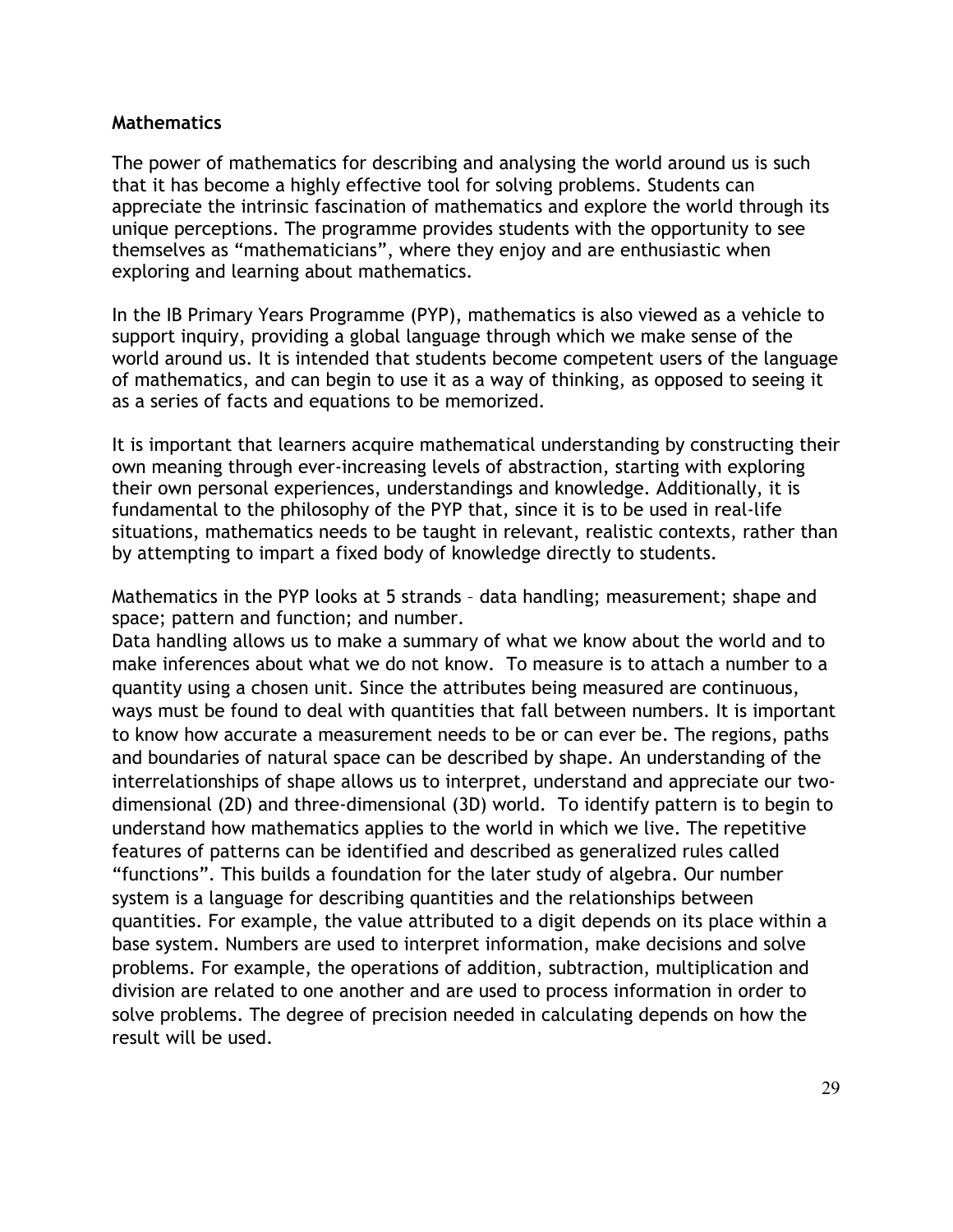| Data handling | <b>Overall expectations</b>                                                                                                                                                                                                                                                                                                                                                                                                                                                                                                                      |
|---------------|--------------------------------------------------------------------------------------------------------------------------------------------------------------------------------------------------------------------------------------------------------------------------------------------------------------------------------------------------------------------------------------------------------------------------------------------------------------------------------------------------------------------------------------------------|
|               | Phase 1                                                                                                                                                                                                                                                                                                                                                                                                                                                                                                                                          |
|               | Learners will develop an understanding of how the collection and<br>organization of information helps to make sense of the world. They<br>will sort, describe and label objects by attributes and represent<br>information in graphs including pictographs and tally marks. The<br>learners will discuss chance in daily events.                                                                                                                                                                                                                 |
|               | Phase 2                                                                                                                                                                                                                                                                                                                                                                                                                                                                                                                                          |
|               | Learners will understand how information can be expressed as<br>organized and structured data and that this can occur in a range of<br>ways. They will collect and represent data in different types of<br>graphs, interpreting the resulting information for the purpose of<br>answering questions. The learners will develop an understanding<br>that some events in daily life are more likely to happen than others<br>and they will identify and describe likelihood using appropriate<br>vocabulary.                                       |
|               | Phase 3                                                                                                                                                                                                                                                                                                                                                                                                                                                                                                                                          |
|               | Learners will continue to collect, organize, display and analyse<br>data, developing an understanding of how different graphs highlight<br>different aspects of data more efficiently. They will understand that<br>scale can represent different quantities in graphs and that mode can<br>be used to summarize a set of data. The learners will make the<br>connection that probability is based on experimental events and can<br>be expressed numerically.                                                                                   |
|               | Phase 4                                                                                                                                                                                                                                                                                                                                                                                                                                                                                                                                          |
|               | Learners will collect, organize and display data for the purposes of<br>valid interpretation and communication. They will be able to use<br>the mode, median, mean and range to summarize a set of data.<br>They will create and manipulate an electronic database for their<br>own purposes, including setting up spreadsheets and using simple<br>formulas to create graphs. Learners will understand that probability<br>can be expressed on a scale (0-1 or 0%-100%) and that the<br>probability of an event can be predicted theoretically. |
|               |                                                                                                                                                                                                                                                                                                                                                                                                                                                                                                                                                  |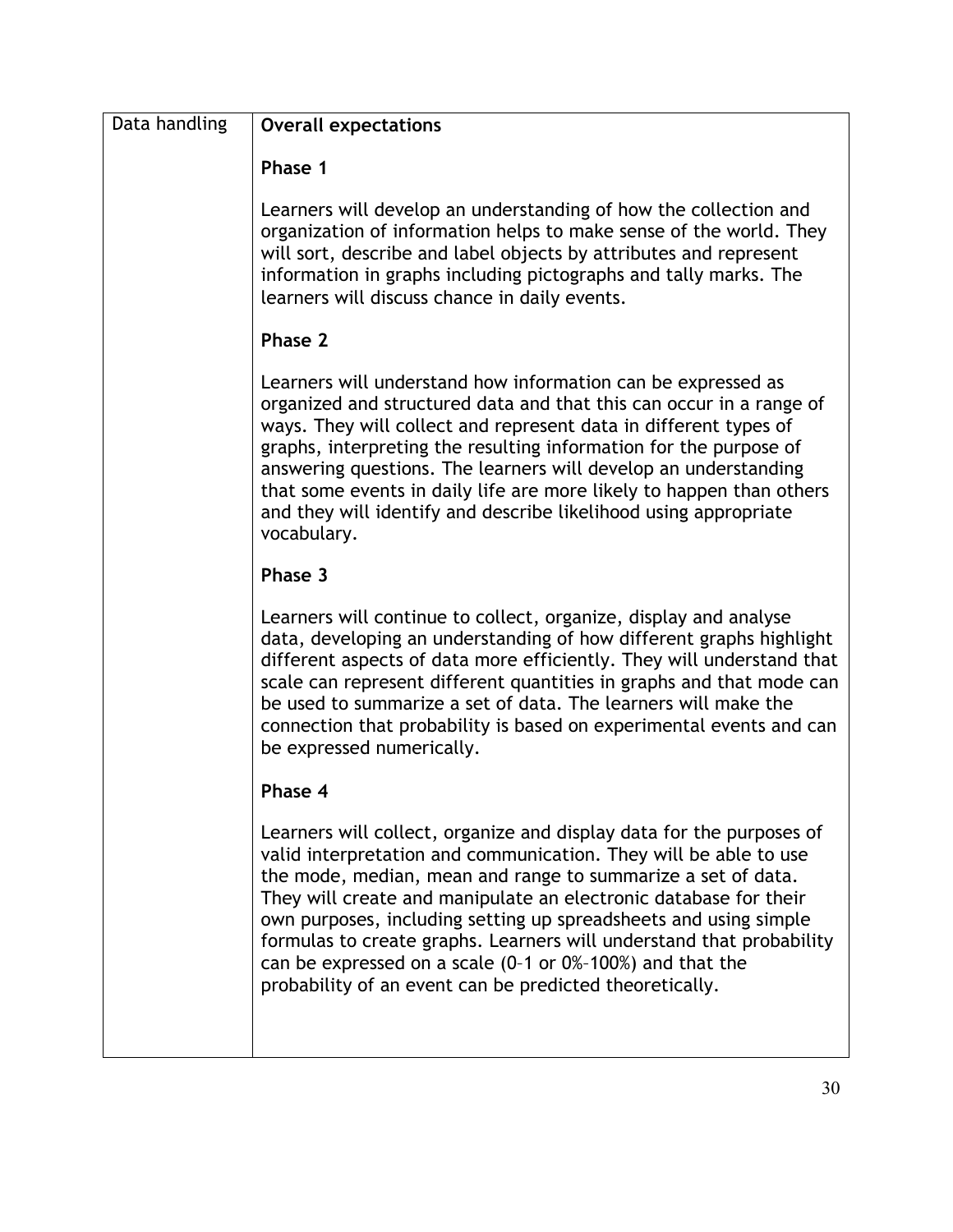| Measurement | <b>Overall expectations</b>                                                                                                                                                                                                                                                                                                                                                                                                                                                                                    |
|-------------|----------------------------------------------------------------------------------------------------------------------------------------------------------------------------------------------------------------------------------------------------------------------------------------------------------------------------------------------------------------------------------------------------------------------------------------------------------------------------------------------------------------|
|             | Phase 1                                                                                                                                                                                                                                                                                                                                                                                                                                                                                                        |
|             | Learners will develop an understanding of how measurement<br>involves the comparison of objects and the ordering and sequencing<br>of events. They will be able to identify, compare and describe<br>attributes of real objects as well as describe and sequence familiar<br>events in their daily routine.                                                                                                                                                                                                    |
|             | Phase 2                                                                                                                                                                                                                                                                                                                                                                                                                                                                                                        |
|             | Learners will understand that standard units allow us to have a<br>common language to measure and describe objects and events, and<br>that while estimation is a strategy that can be applied for<br>approximate measurements, particular tools allow us to measure<br>and describe attributes of objects and events with more accuracy.<br>Learners will develop these understandings in relation to<br>measurement involving length, mass, capacity, money, temperature<br>and time.                         |
|             | Phase 3                                                                                                                                                                                                                                                                                                                                                                                                                                                                                                        |
|             | Learners will continue to use standard units to measure objects, in<br>particular developing their understanding of measuring perimeter,<br>area and volume. They will select and use appropriate tools and<br>units of measurement, and will be able to describe measures that<br>fall between two numbers on a scale. The learners will be given the<br>opportunity to construct meaning about the concept of an angle as a<br>measure of rotation.                                                          |
|             | Phase 4                                                                                                                                                                                                                                                                                                                                                                                                                                                                                                        |
|             | Learners will understand that a range of procedures exists to<br>measure different attributes of objects and events, for example,<br>the use of formulas for finding area, perimeter and volume. They<br>will be able to decide on the level of accuracy required for<br>measuring and using decimal and fraction notation when precise<br>measurements are necessary. To demonstrate their understanding of<br>angles as a measure of rotation, the learners will be able to<br>measure and construct angles. |
|             |                                                                                                                                                                                                                                                                                                                                                                                                                                                                                                                |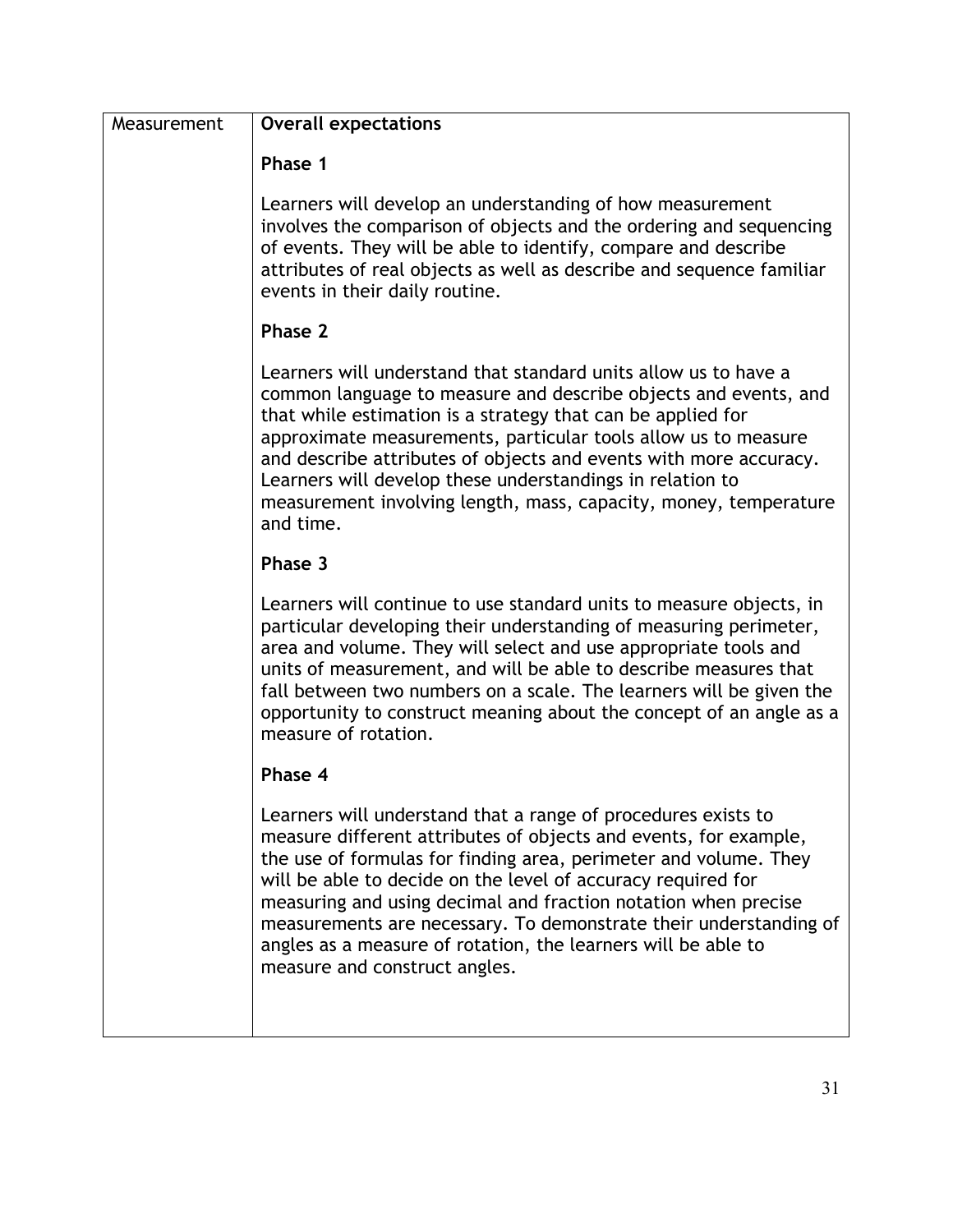| Shape and | <b>Overall expectations</b>                                                                                                                                                                                                                                                                                                                                                                                                                                                                                               |
|-----------|---------------------------------------------------------------------------------------------------------------------------------------------------------------------------------------------------------------------------------------------------------------------------------------------------------------------------------------------------------------------------------------------------------------------------------------------------------------------------------------------------------------------------|
| space     | Phase 1                                                                                                                                                                                                                                                                                                                                                                                                                                                                                                                   |
|           | Learners will understand that shapes have characteristics that can<br>be described and compared. They will understand and use common<br>language to describe paths, regions and boundaries of their<br>immediate environment.                                                                                                                                                                                                                                                                                             |
|           | Phase 2                                                                                                                                                                                                                                                                                                                                                                                                                                                                                                                   |
|           | Learners will continue to work with 2D and 3D shapes, developing<br>the understanding that shapes are classified and named according to<br>their properties. They will understand that examples of symmetry<br>and transformations can be found in their immediate environment.<br>Learners will interpret, create and use simple directions and<br>specific vocabulary to describe paths, regions, positions and<br>boundaries of their immediate environment.                                                           |
|           | Phase 3                                                                                                                                                                                                                                                                                                                                                                                                                                                                                                                   |
|           | Learners will sort, describe and model regular and irregular<br>polygons, developing an understanding of their properties. They will<br>be able to describe and model congruency and similarity in 2D<br>shapes. Learners will continue to develop their understanding of<br>symmetry, in particular reflective and rotational symmetry. They<br>will understand how geometric shapes and associated vocabulary are<br>useful for representing and describing objects and events in real-<br>world situations.            |
|           | Phase 4                                                                                                                                                                                                                                                                                                                                                                                                                                                                                                                   |
|           | Learners will understand the properties of regular and irregular<br>polyhedra. They will understand the properties of 2D shapes and<br>understand that 2D representations of 3D objects can be used to<br>visualize and solve problems in the real world, for example, through<br>the use of drawing and modelling. Learners will develop their<br>understanding of the use of scale (ratio) to enlarge and reduce<br>shapes. They will apply the language and notation of bearing to<br>describe direction and position. |
|           |                                                                                                                                                                                                                                                                                                                                                                                                                                                                                                                           |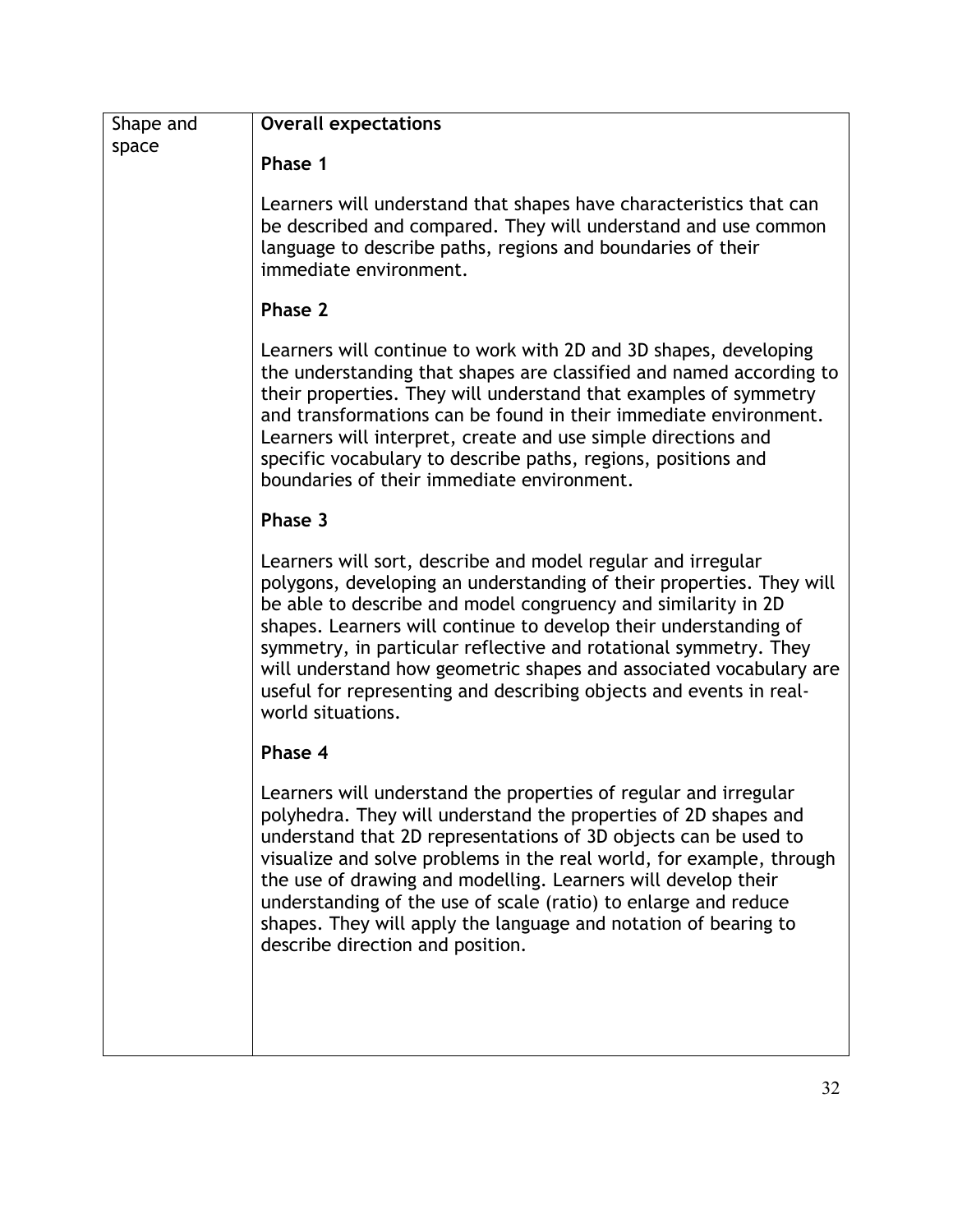| Pattern and | <b>Overall expectations</b>                                                                                                                                                                                                                                                                                                                                                                                                                                                                                                                                                                                                                      |
|-------------|--------------------------------------------------------------------------------------------------------------------------------------------------------------------------------------------------------------------------------------------------------------------------------------------------------------------------------------------------------------------------------------------------------------------------------------------------------------------------------------------------------------------------------------------------------------------------------------------------------------------------------------------------|
| function    | Phase 1                                                                                                                                                                                                                                                                                                                                                                                                                                                                                                                                                                                                                                          |
|             | Learners will understand that patterns and sequences occur in<br>everyday situations. They will be able to identify, describe, extend<br>and create patterns in various ways.                                                                                                                                                                                                                                                                                                                                                                                                                                                                    |
|             | Phase 2                                                                                                                                                                                                                                                                                                                                                                                                                                                                                                                                                                                                                                          |
|             | Learners will understand that whole numbers exhibit patterns and<br>relationships that can be observed and described, and that the<br>patterns can be represented using numbers and other symbols. As a<br>result, learners will understand the inverse relationship between<br>addition and subtraction, and the associative and commutative<br>properties of addition. They will be able to use their understanding<br>of pattern to represent and make sense of real-life situations and,<br>where appropriate, to solve problems involving addition and<br>subtraction.                                                                      |
|             | Phase 3                                                                                                                                                                                                                                                                                                                                                                                                                                                                                                                                                                                                                                          |
|             | Learners will analyse patterns and identify rules for patterns,<br>developing the understanding that functions describe the<br>relationship or rules that uniquely associate members of one set<br>with members of another set. They will understand the inverse<br>relationship between multiplication and division, and the associative<br>and commutative properties of multiplication. They will be able to<br>use their understanding of pattern and function to represent and<br>make sense of real-life situations and, where appropriate, to solve<br>problems involving the four operations.                                            |
|             | Phase 4                                                                                                                                                                                                                                                                                                                                                                                                                                                                                                                                                                                                                                          |
|             | Learners will understand that patterns can be represented, analysed<br>and generalized using algebraic expressions, equations or functions.<br>They will use words, tables, graphs and, where possible, symbolic<br>rules to analyse and represent patterns. They will develop an<br>understanding of exponential notation as a way to express repeated<br>products, and of the inverse relationship that exists between<br>exponents and roots. The students will continue to use their<br>understanding of pattern and function to represent and make sense<br>of real-life situations and to solve problems involving the four<br>operations. |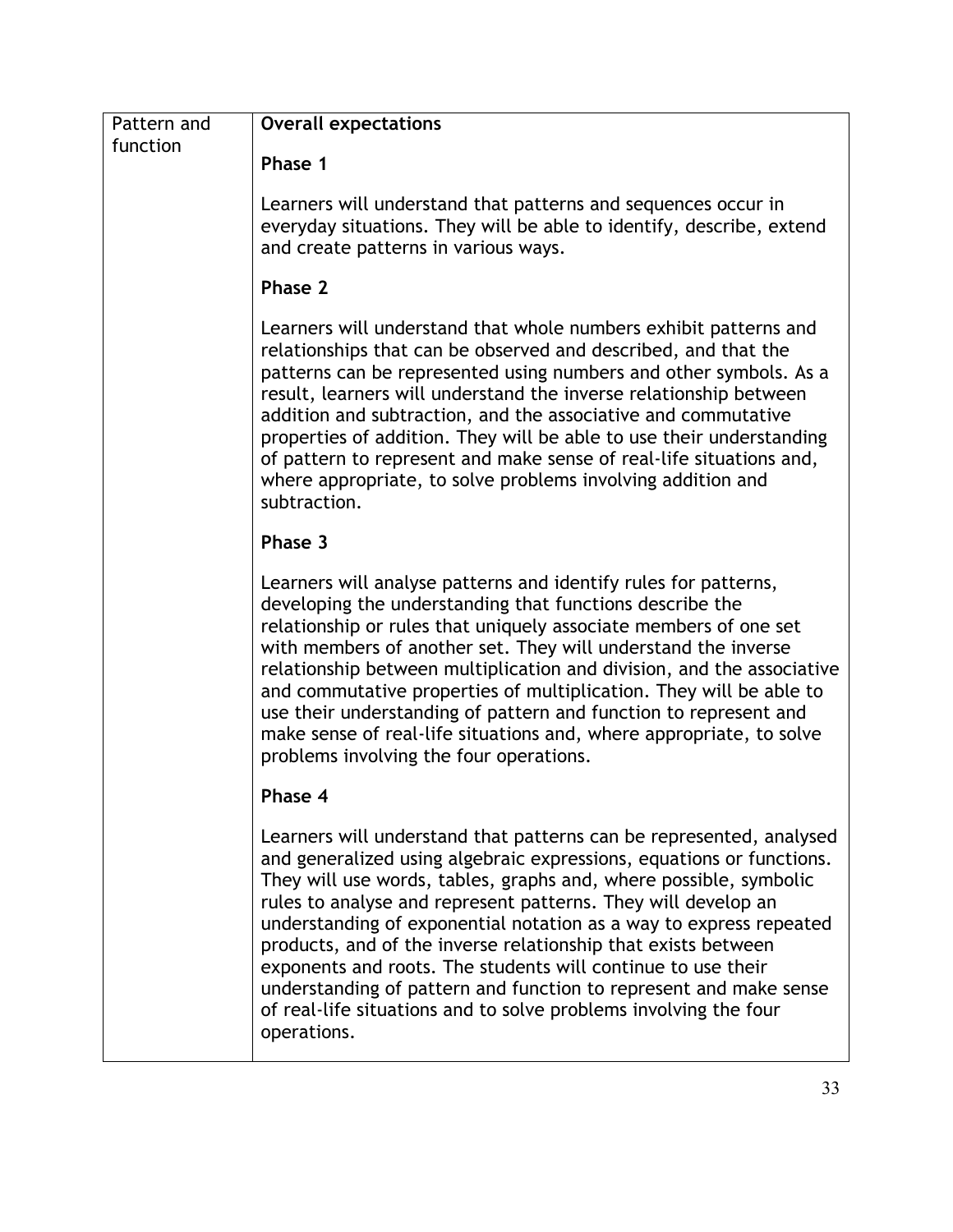| Number | <b>Overall expectations</b>                                                                                                                                                                                                                                                                                                                                                                                                                                                                                                                                                                                                                                                                                                                         |
|--------|-----------------------------------------------------------------------------------------------------------------------------------------------------------------------------------------------------------------------------------------------------------------------------------------------------------------------------------------------------------------------------------------------------------------------------------------------------------------------------------------------------------------------------------------------------------------------------------------------------------------------------------------------------------------------------------------------------------------------------------------------------|
|        | Phase 1                                                                                                                                                                                                                                                                                                                                                                                                                                                                                                                                                                                                                                                                                                                                             |
|        | Learners will understand that numbers are used for many different<br>purposes in the real world. They will develop an understanding of one-to-<br>one correspondence and conservation of number, and be able to count and<br>use number words and numerals to represent quantities.                                                                                                                                                                                                                                                                                                                                                                                                                                                                 |
|        | Phase 2                                                                                                                                                                                                                                                                                                                                                                                                                                                                                                                                                                                                                                                                                                                                             |
|        | Learners will develop their understanding of the base 10 place value<br>system and will model, read, write, estimate, compare and order numbers<br>to hundreds or beyond. They will have automatic recall of addition and<br>subtraction facts and be able to model addition and subtraction of whole<br>numbers using the appropriate mathematical language to describe their<br>mental and written strategies. Learners will have an understanding of<br>fractions as representations of whole-part relationships and will be able to<br>model fractions and use fraction names in real-life situations.                                                                                                                                          |
|        | Phase 3                                                                                                                                                                                                                                                                                                                                                                                                                                                                                                                                                                                                                                                                                                                                             |
|        | Learners will develop the understanding that fractions and decimals are<br>ways of representing whole-part relationships and will demonstrate this<br>understanding by modelling equivalent fractions and decimal fractions to<br>hundredths or beyond. They will be able to model, read, write, compare<br>and order fractions, and use them in real-life situations. Learners will<br>have automatic recall of addition, subtraction, multiplication and division<br>facts. They will select, use and describe a range of strategies to solve<br>problems involving addition, subtraction, multiplication and division, using<br>estimation strategies to check the reasonableness of their answers.                                              |
|        | Phase 4                                                                                                                                                                                                                                                                                                                                                                                                                                                                                                                                                                                                                                                                                                                                             |
|        | Learners will understand that the base 10 place value system extends<br>infinitely in two directions and will be able to model, compare, read,<br>write and order numbers to millions or beyond, as well as model integers.<br>They will develop an understanding of ratios. They will understand that<br>fractions, decimals and percentages are ways of representing whole-part<br>relationships and will work towards modelling, comparing, reading,<br>writing, ordering and converting fractions, decimals and percentages.<br>They will use mental and written strategies to solve problems involving<br>whole numbers, fractions and decimals in real-life situations, using a<br>range of strategies to evaluate reasonableness of answers. |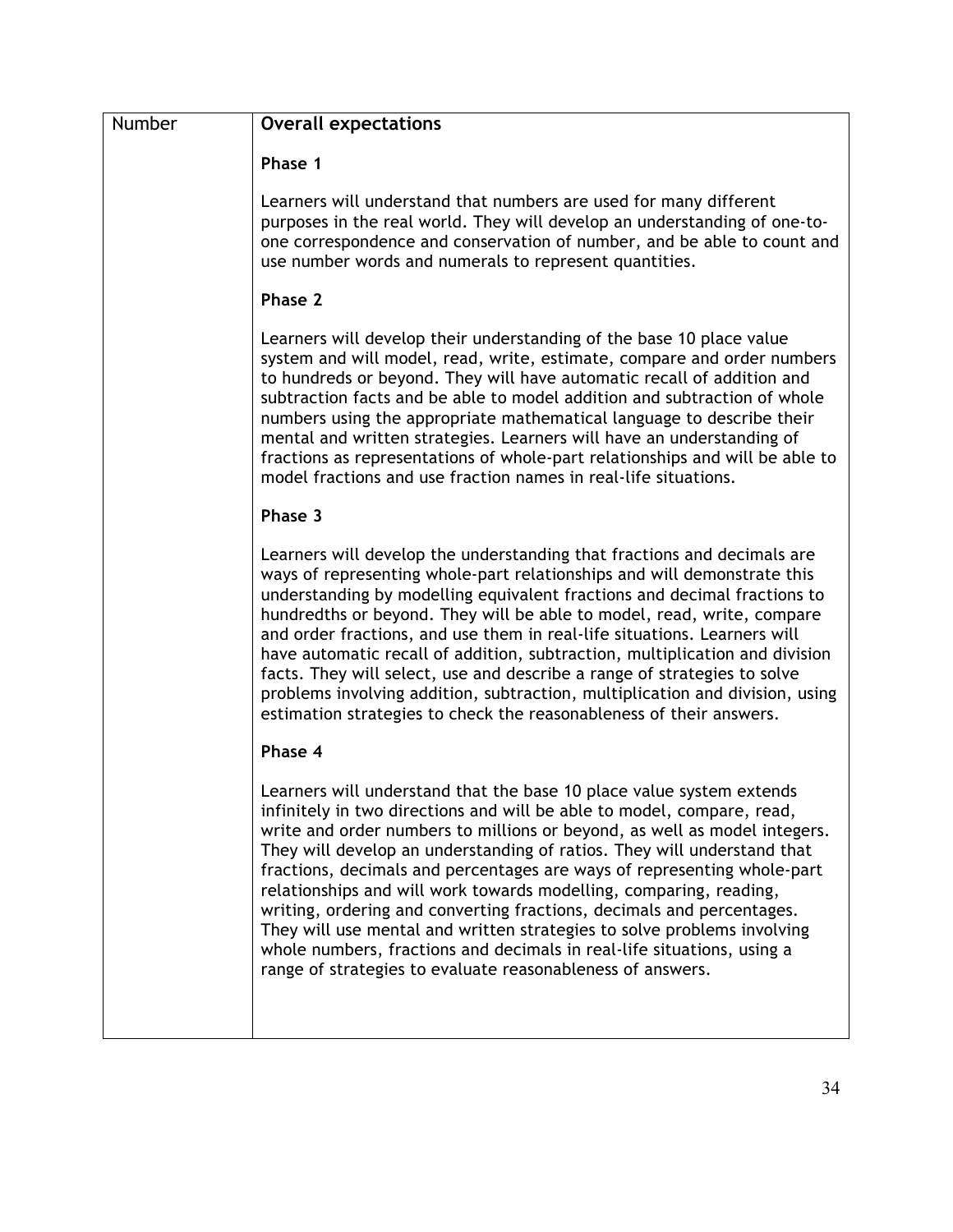#### **Arts**

Arts are integral to the IB Primary Years Programme (PYP). They are a powerful mode of communication through which students explore and construct a sense of self and develop an understanding of the world around them. Arts provide students with a wide range of opportunities and means to respond to their experiences and engage with historical, social and cultural perspectives. The students are stimulated to think and to articulate their thoughts in new ways, and through a variety of media and technologies. ISE currently offers Music and Visual Arts courses. Drama and Dance are part of Programme of Inquiry.

Two common strands have been identified that apply across the different art forms and define the critical artistic processes.

| Responding | The process of responding provides students with opportunities to respond to<br>their own and other artists' works and processes, and in so doing develop the<br>skills of critical analysis, interpretation, evaluation, reflection and<br>communication. Students will demonstrate knowledge and understanding of<br>the concepts, methods and elements of dance, drama, music and visual arts,<br>including using specialized language. Students consider their own and other<br>artists' works in context and from different perspectives in order to construct<br>meaning and inform their own future works and processes.                                                                                                                                                                                                                    |
|------------|----------------------------------------------------------------------------------------------------------------------------------------------------------------------------------------------------------------------------------------------------------------------------------------------------------------------------------------------------------------------------------------------------------------------------------------------------------------------------------------------------------------------------------------------------------------------------------------------------------------------------------------------------------------------------------------------------------------------------------------------------------------------------------------------------------------------------------------------------|
|            | The responding strand is not simply about reflecting; responding may include<br>creative acts and encompasses presenting, sharing and communicating one's<br>own understanding. By responding to their own artwork and that of others,<br>students become more mindful of their own artistic development and the role<br>that arts play in the world around them.                                                                                                                                                                                                                                                                                                                                                                                                                                                                                  |
| Creating   | The process of <i>creating</i> provides students with opportunities to communicate<br>distinctive forms of meaning, develop their technical skills, take creative<br>risks, solve problems and visualize consequences. Students are encouraged to<br>draw on their imagination, experiences and knowledge of materials and<br>processes as starting points for creative exploration. They can make<br>connections between their work and that of other artists to inform their<br>thinking and to provide inspiration. Both independently and collaboratively,<br>students participate in creative processes through which they can<br>communicate ideas and express feelings. The creating strand provides<br>opportunities for students to explore their personal interests, beliefs and<br>values and to engage in a personal artistic journey. |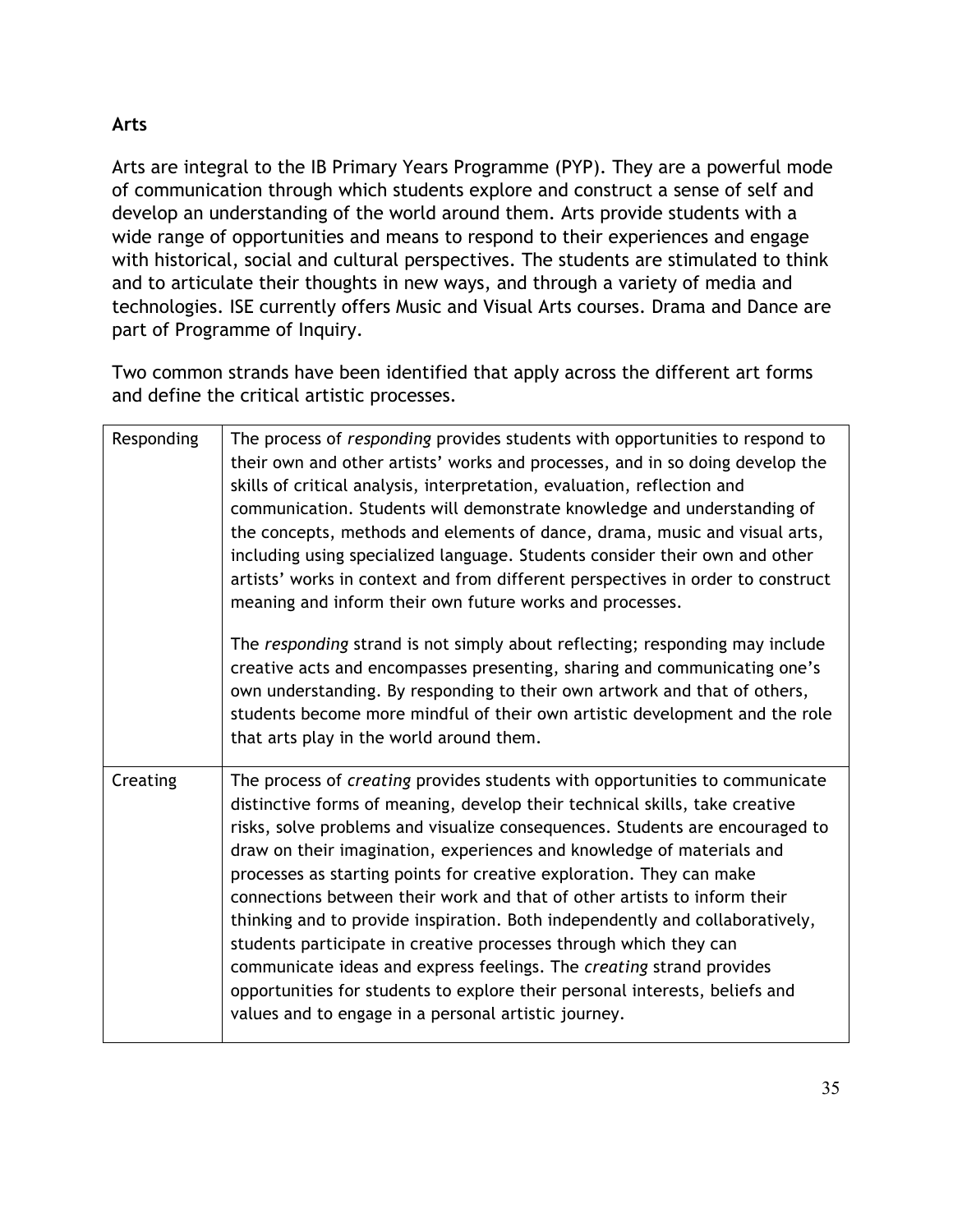| Responding | <b>Overall expectations</b>                                                                                                                                                                                                                                                                                                                                                                                                                                     |
|------------|-----------------------------------------------------------------------------------------------------------------------------------------------------------------------------------------------------------------------------------------------------------------------------------------------------------------------------------------------------------------------------------------------------------------------------------------------------------------|
|            | Phase 1                                                                                                                                                                                                                                                                                                                                                                                                                                                         |
|            | Learners show an understanding that the different forms of<br>arts are forms of expression to be enjoyed. They know that<br>dance, drama, music and visual arts use symbols and<br>representations to convey meaning. They have a concept of<br>being an audience of different art forms and display<br>awareness of sharing art with others. They are able to<br>interpret and respond to different art forms, including their<br>own work and that of others. |
|            | Phase 2                                                                                                                                                                                                                                                                                                                                                                                                                                                         |
|            | Learners show an understanding that ideas, feelings and<br>experiences can be communicated through arts. They<br>recognize that their own art practices and artwork may be<br>different from others. They are beginning to reflect on and<br>learn from their own stages of creating arts. They are aware<br>that artworks may be created with a specific audience in<br>mind.                                                                                  |
|            | Phase 3                                                                                                                                                                                                                                                                                                                                                                                                                                                         |
|            | Learners show an understanding that issues, beliefs and<br>values can be explored in arts. They demonstrate an<br>understanding that there are similarities and differences<br>between different cultures, places and times. They analyse<br>their own work and identify areas to revise to improve its<br>quality. They use strategies, based on what they know, to<br>interpret arts and understand the role of arts in our world.                            |
|            | Phase 4                                                                                                                                                                                                                                                                                                                                                                                                                                                         |
|            | Learners show an understanding that throughout different<br>cultures, places and times, people have innovated and<br>created new modes in arts. They can analyse different art<br>forms and identify common or recurring themes or issues.<br>They recognize that there are many ways to enjoy and<br>interpret arts. They accept feedback from others.                                                                                                         |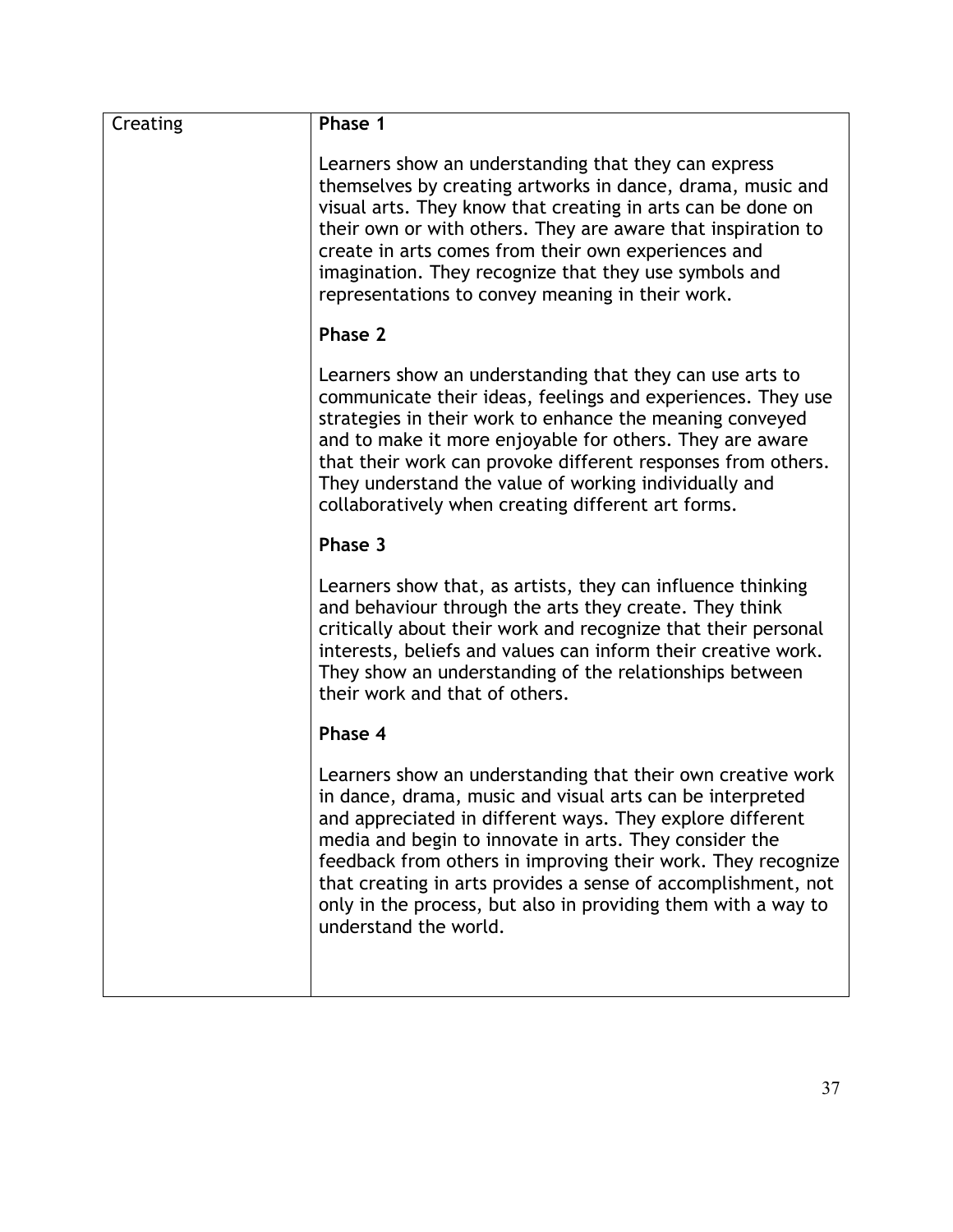#### **Personal, Social and Physical Education**

PSPE in the IB Primary Years Programme (PYP) is concerned with the individual's wellbeing through the promotion and development of concepts, knowledge, attitudes and skills that contribute to this wellbeing.

Well-being is intrinsically linked to all aspects of a student's experience at school and beyond. It encompasses physical, emotional, cognitive, spiritual and social health and development, and contributes to an understanding of self, to developing and maintaining relationships with others, and to participation in an active, healthy lifestyle. (Personal, social and physical education scope and sequence 2009)

Identity  $|\text{An understanding of our own beliefs, values, attitudes,$ experiences and feelings and how they shape us; the impact of cultural influences; the recognition of strengths, limitations and challenges as well as the ability to cope successfully with situations of change and adversity; how the learner's concept of self and feelings of self-worth affect his or her approach to learning and how he or she interacts with others. Active Living  $\vert$  An understanding of the factors that contribute to developing and maintaining a balanced, healthy lifestyle; the importance of regular physical activity; the body's response to exercise; the importance of developing basic motor skills; understanding and developing the body's potential for movement and expression; the importance of nutrition; understanding the causes and possible prevention of ill health; the promotion of safety; rights and the responsibilities we have to ourselves and others to promote well-being; making informed choices and evaluating consequences, and taking action for healthy living now and in the future. Interactions  $|$  An understanding of how an individual interacts with other people, other living things and the wider world; behaviours, rights and responsibilities of individuals in their relationships with others, communities, society and the world around them; the awareness and understanding of similarities and differences; an appreciation of the environment and an understanding of, and commitment to, humankind's responsibility as custodians of the Earth for future generations.

PSPE consists of three strands: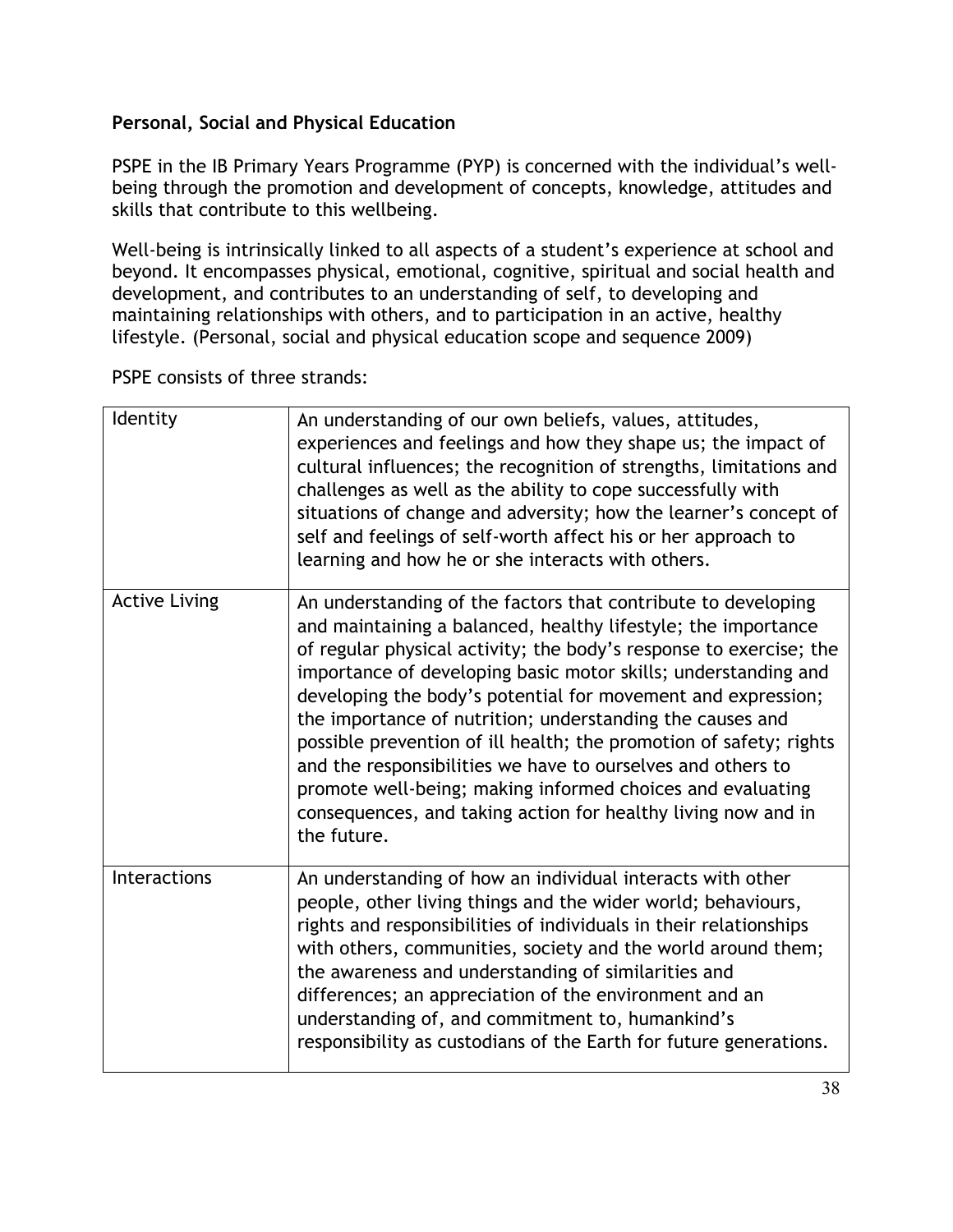| Identity | <b>Overall expectations</b>                                                                                                                                                                                                                                                                                                                                                                                                                                                                                                                                                                                                                                          |
|----------|----------------------------------------------------------------------------------------------------------------------------------------------------------------------------------------------------------------------------------------------------------------------------------------------------------------------------------------------------------------------------------------------------------------------------------------------------------------------------------------------------------------------------------------------------------------------------------------------------------------------------------------------------------------------|
|          | Phase 1                                                                                                                                                                                                                                                                                                                                                                                                                                                                                                                                                                                                                                                              |
|          | Learners have an awareness of themselves and how they are similar and<br>different to others. They can describe how they have grown and changed,<br>and they can talk about the new understandings and abilities that have<br>accompanied these changes. They demonstrate a sense of competence with<br>developmentally appropriate daily tasks and can identify and explore<br>strategies that help them cope with change. Learners reflect on their<br>experiences in order to inform future learning and to understand<br>themselves better.                                                                                                                      |
|          | Phase 2                                                                                                                                                                                                                                                                                                                                                                                                                                                                                                                                                                                                                                                              |
|          | Learners understand that there are many factors that contribute to a<br>person's identity and they have an awareness of the qualities, abilities,<br>character and characteristics that make up their own identity. They are<br>able to identify and understand their emotions in order to regulate their<br>emotional responses and behaviour. Learners explore and apply different<br>strategies that help them approach challenges and new situations with<br>confidence.                                                                                                                                                                                         |
|          | Phase 3                                                                                                                                                                                                                                                                                                                                                                                                                                                                                                                                                                                                                                                              |
|          | Learners understand that a person's identity is shaped by a range of factors<br>and that this identity evolves over time. They explore and reflect on the<br>strategies they use to manage change, approach new challenges and<br>overcome adversity. They analyse how they are connected to the wider<br>community and are open to learning about others. Learners use their<br>understanding of their own emotions to interact positively with others.<br>They are aware that developing self-reliance and persisting with tasks<br>independently will support their efforts to be more autonomous learners.                                                       |
|          | Phase 4                                                                                                                                                                                                                                                                                                                                                                                                                                                                                                                                                                                                                                                              |
|          | Learners understand that the physical changes they will experience at<br>different stages in their lives affect their evolving identities. They<br>understand that the values, beliefs and norms within society can impact on<br>an individual's self-concept and self-worth. Learners understand that being<br>emotionally aware helps them to manage relationships. They recognize and<br>describe how a sense of self-efficacy contributes to human<br>accomplishments and personal well-being. Learners apply and reflect on<br>strategies that develop resilience and, in particular, help them to cope<br>with change, challenge and adversity in their lives. |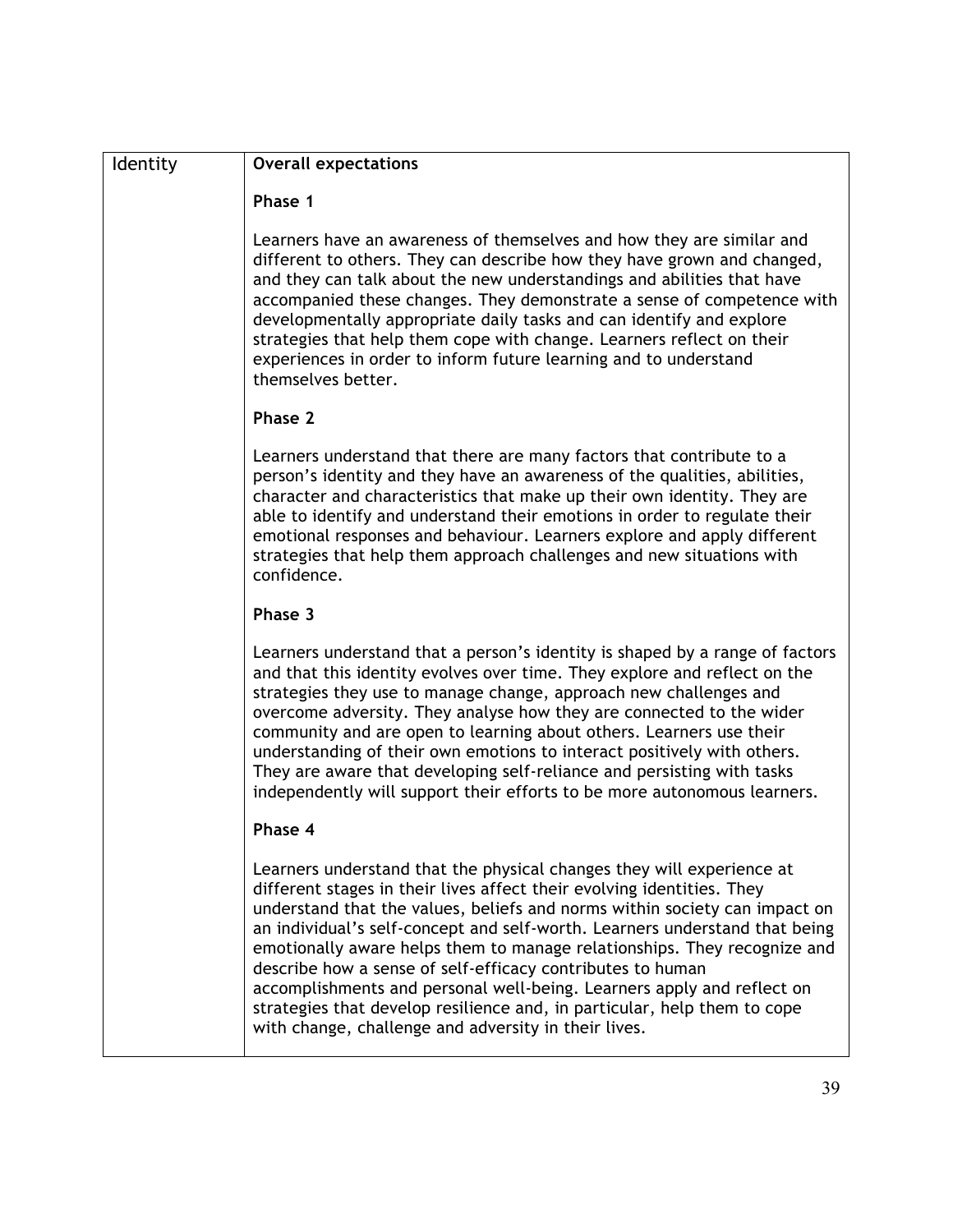| Active living | <b>Overall expectations</b>                                                                                                                                                                                                                                                                                                                                                                                                                                                                                                                                                                                                             |
|---------------|-----------------------------------------------------------------------------------------------------------------------------------------------------------------------------------------------------------------------------------------------------------------------------------------------------------------------------------------------------------------------------------------------------------------------------------------------------------------------------------------------------------------------------------------------------------------------------------------------------------------------------------------|
|               | Phase 1                                                                                                                                                                                                                                                                                                                                                                                                                                                                                                                                                                                                                                 |
|               | Learners show an awareness of how daily practices, including<br>exercise, can have an impact on well-being. They understand that<br>their bodies change as they grow. They explore the body's capacity<br>for movement, including creative movement, through participating in<br>a range of physical activities. Learners recognize the need for safe<br>participation when interacting in a range of physical contexts.                                                                                                                                                                                                                |
|               | Phase 2                                                                                                                                                                                                                                                                                                                                                                                                                                                                                                                                                                                                                                 |
|               | Learners recognize the importance of being physically active, making<br>healthy food choices, and maintaining good hygiene in the<br>development of well-being. They explore, use and adapt a range of<br>fundamental movement skills in different physical activities and are<br>aware of how the body's capacity for movement develops as it<br>grows. Learners understand how movements can be linked to create<br>sequences and that these sequences can be created to convey<br>meaning. They understand their personal responsibilities to<br>themselves and others in relation to safety practices.                              |
|               | Phase 3                                                                                                                                                                                                                                                                                                                                                                                                                                                                                                                                                                                                                                 |
|               | Learners understand the factors that contribute to a healthy<br>lifestyle. They understand that they can enhance their participation<br>in physical activities through developing and maintaining physical<br>fitness, refining movement skills, and reflecting on technique and<br>performance. Learners are able to identify different stages of life<br>and understand that rates of development are different for<br>everyone. Learners understand that there are potential positive and<br>negative outcomes for risk-taking behaviours and are able to identify<br>these risks in order to maximize enjoyment and promote safety. |
|               | Phase 4                                                                                                                                                                                                                                                                                                                                                                                                                                                                                                                                                                                                                                 |
|               | Learners understand the interconnectedness of the factors that<br>contribute to a safe and healthy lifestyle, and set goals and identify<br>strategies that will help develop well-being. They understand the<br>physical, social and emotional changes associated with puberty. They<br>apply movement skills appropriately, and develop plans to help<br>refine movements, improve performance and enhance participation<br>in a range of physical contexts.                                                                                                                                                                          |